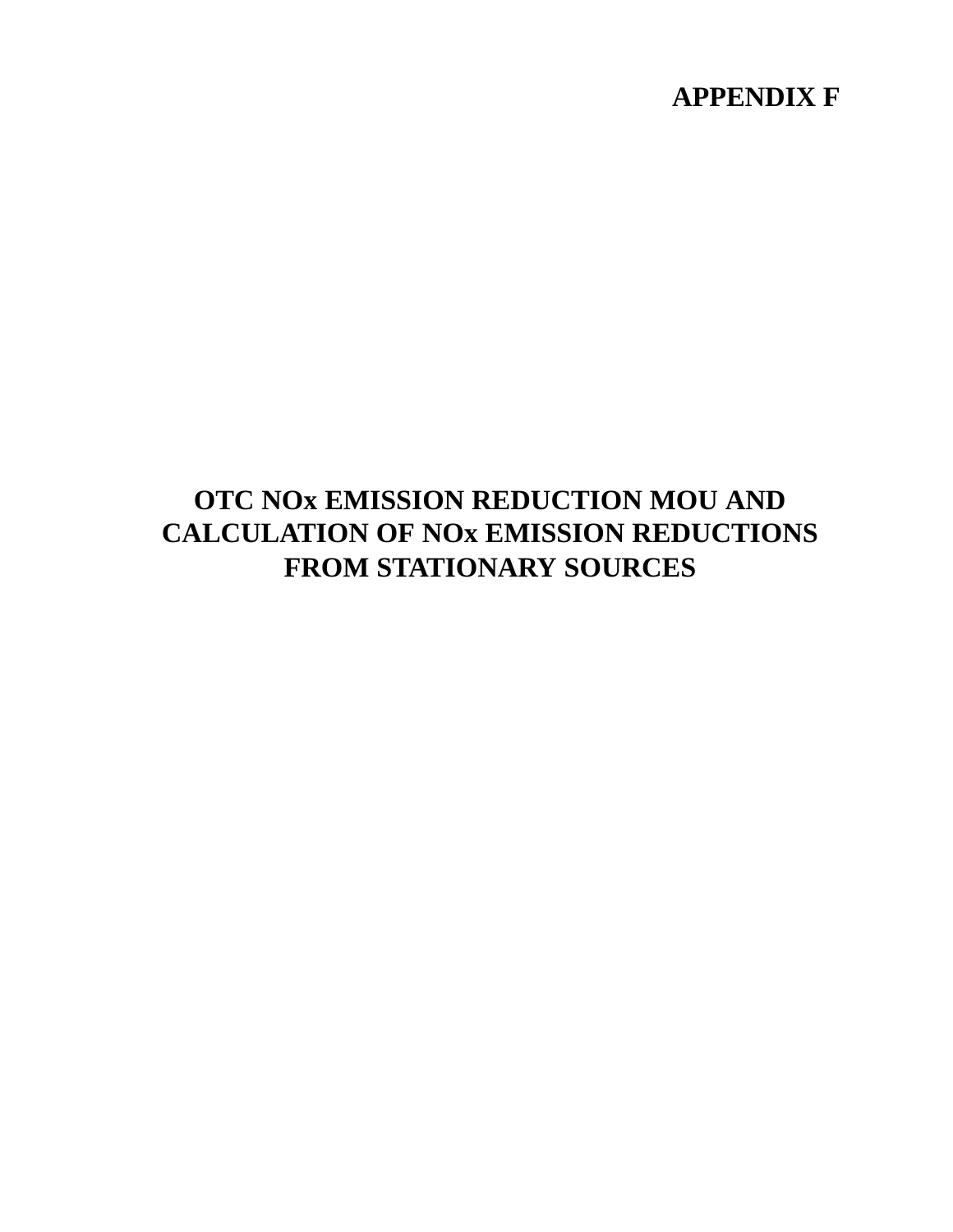# **NOx Reductions in Tons/Day**

| <b>State</b>                          | 1996   | 1999    | 2005    |
|---------------------------------------|--------|---------|---------|
| <b>RACT</b>                           | 65.862 | 67.579  | 69.781  |
| $RACT + OTC Phase II$                 | ****   | 243.912 | 253.228 |
| $RACT + OTC Phase II + OTC Phase III$ | ****   | ****    | 299.259 |
|                                       |        |         |         |
| <b>RACT</b>                           | 65.862 | 67.579  | 69.781  |
| <b>OTC</b> Phase II                   | ****   | 176.333 | 183.446 |
| <b>OTC</b> Phase III                  | ****   | ****    | 46.032  |

| <b>Baltimore NAA</b>                                       | 1996                  | 1999                    | 2005                      |
|------------------------------------------------------------|-----------------------|-------------------------|---------------------------|
| <b>RACT</b>                                                | 4.686                 | 4.827                   | 5.005                     |
| $RACT + OTC Phase II$                                      | ****                  | 92.072                  | 96.859                    |
| $RACT + OTC Phase II + OTC Phase III$                      | ****                  | ****                    | 113.450                   |
| <b>RACT</b><br><b>OTC</b> Phase II<br><b>OTC</b> Phase III | 4.686<br>****<br>**** | 4.827<br>87.244<br>**** | 5.005<br>91.854<br>16.591 |

| <b>MD - Washington NAA</b>                                 | 1996                   | 1999                     | 2005                       |
|------------------------------------------------------------|------------------------|--------------------------|----------------------------|
| <b>RACT</b>                                                | 61.175                 | 62.752                   | 64.777                     |
| $RACT + OTC Phase II$                                      | ****                   | 151.840                  | 156.369                    |
| $RACT + OTC Phase II + OTC Phase III$                      | ****                   | ****                     | 185.809                    |
| <b>RACT</b><br><b>OTC</b> Phase II<br><b>OTC</b> Phase III | 61.175<br>****<br>**** | 62.752<br>89.088<br>**** | 64.777<br>91.592<br>29.440 |

d:\controls\noxract.wk4 May 12, 1997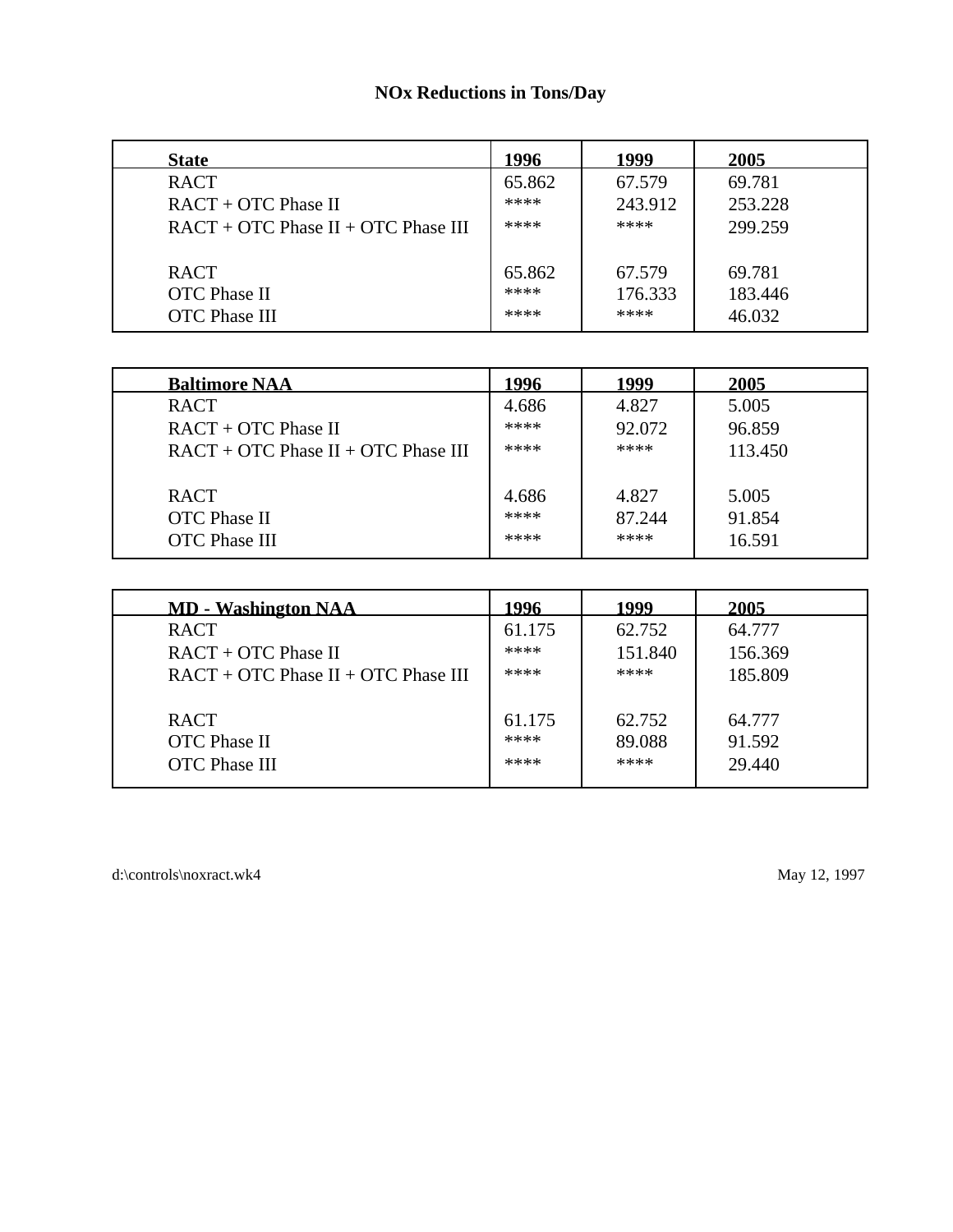### NOx Reductions in Tons/Day

| <b>NOx RACT</b>      |                                                |                                  | Emis.          | Emis. | $\%$           | 1996            | 1996           | 1996            |                                                                                            |
|----------------------|------------------------------------------------|----------------------------------|----------------|-------|----------------|-----------------|----------------|-----------------|--------------------------------------------------------------------------------------------|
|                      | Plant                                          | Point                            | Rate           | Limit | Redn.          | Emis.           | Redn.          | Cntld.          | <b>Notes</b>                                                                               |
| 003-0014<br>003-0014 | <b>BGE</b> Wagner<br><b>BGE</b> Wagner         | 1<br>$\boldsymbol{2}$            | 1.180          |       | 0.000          | 34.489<br>0.122 | 0.000<br>0.000 | 34.489<br>0.122 | No RACT Reductions<br>Not included in OTC 1990 Baseline Inventory                          |
| 003-0014             | <b>BGE</b> Wagner                              | 3                                | 0.550          |       | 0.000          | 12.389          | 0.000          | 12.389          | No RACT Reductions                                                                         |
| 003-0014             | <b>BGE</b> Wagner                              | 4                                | 0.310          |       | 0.000          | 4.794           | 0.000          | 4.794           | <b>No RACT Reductions</b>                                                                  |
| 003-0014             | <b>BGE</b> Wagner                              | 5                                | 0.820          | 0.600 | 0.268          | 10.739          | 2.881          | 7.858           | <b>Emission Limit Estimate</b>                                                             |
| 003-0468             | <b>BGE Brandon Shores</b>                      | $\mathbf{1}$                     | 0.419          |       | 0.000          | 34.647          | 0.000          | 34.647          | <b>No RACT Reductions</b>                                                                  |
| 003-0468             | <b>BGE Brandon Shores</b>                      | $\boldsymbol{2}$                 | 0.080          |       |                | 0.000           |                | 0.080           | Not included in OTC 1990 Baseline Inventory                                                |
| 003-0468             | <b>BGE Brandon Shores</b>                      | 3                                | 0.080          |       |                | 0.000           |                | 0.080           | Not included in OTC 1990 Baseline Inventory                                                |
| 005-0076<br>005-0076 | <b>BGE</b> Notchcliff<br><b>BGE</b> Notchcliff | $1\,$<br>$\overline{\mathbf{c}}$ | 0.390<br>0.390 |       | 0.000<br>0.000 | 0.201<br>0.201  | 0.000<br>0.000 | 0.201<br>0.201  | Baseline - Unaffected<br>Baseline - Unaffected                                             |
| 005-0076             | <b>BGE</b> Notchcliff                          | 3                                | 0.390          |       | 0.000          | 0.201           | 0.000          | 0.201           | Baseline - Unaffected                                                                      |
| 005-0076             | <b>BGE</b> Notchcliff                          | 4                                | 0.390          |       | 0.000          | 0.201           | 0.000          | 0.201           | Baseline - Unaffected                                                                      |
| 005-0076             | <b>BGE</b> Notchcliff                          | 5                                | 0.390          |       | 0.000          | 0.204           | 0.000          | 0.204           | Baseline - Unaffected                                                                      |
| 005-0076             | <b>BGE</b> Notchcliff                          | 6                                | 0.390          |       | 0.000          | 0.204           | 0.000          | 0.204           | <b>Baseline - Unaffected</b>                                                               |
| 005-0076             | <b>BGE</b> Notchcliff                          | 7                                | 0.390          |       | 0.000          | 0.204           | 0.000          | 0.204           | Baseline - Unaffected                                                                      |
| 005-0076             | <b>BGE</b> Notchcliff                          | 8                                | 0.390          |       | 0.000          | 0.204           | 0.000          | 0.204           | <b>Baseline - Unaffected</b>                                                               |
| 005-0076<br>005-0076 | <b>BGE</b> Notchcliff<br><b>BGE</b> Notchcliff | 9<br>10                          | 0.140<br>0.140 |       |                | 0.004<br>0.004  | 0.000<br>0.000 | 0.004<br>0.004  | Not included in OTC 1990 Baseline Inventory<br>Not included in OTC 1990 Baseline Inventory |
| 005-0076             | <b>BGE</b> Notchcliff                          | 11                               | 0.140          |       |                | 0.003           | 0.000          | 0.003           | Not included in OTC 1990 Baseline Inventory                                                |
| 005-0078             | <b>BGE Riverside</b>                           | $\mathbf{1}$                     | 0.490          |       |                | 0.224           | 0.000          | 0.224           | Baseline - Unaffected                                                                      |
| 005-0078             | <b>BGE Riverside</b>                           | $\overline{c}$                   | 0.630          |       |                | 0.224           | 0.000          | 0.224           | Baseline - Unaffected                                                                      |
| 005-0078             | <b>BGE Riverside</b>                           | 3                                | 0.450          | 0.400 | 0.111          | 1.814           | 0.202          | 1.612           | <b>Emission Limit Esitmate</b>                                                             |
| 005-0078             | <b>BGE Riverside</b>                           | 4                                | 0.530          |       |                | 1.654           | 0.000          | 1.654           | Retired                                                                                    |
| 005-0078             | <b>BGE Riverside</b>                           | 5                                | 0.452          |       |                | 1.962           | 0.000          | 1.962           | Retired                                                                                    |
| 005-0078<br>005-0078 | <b>BGE Riverside</b><br><b>BGE Riverside</b>   | 6<br>$\tau$                      | 0.451<br>0.451 |       |                | 2.887<br>2.267  | 0.000<br>0.000 | 2.887<br>2.267  | Retired<br>Retired                                                                         |
| 005-0078             | <b>BGE Riverside</b>                           | 8                                | 0.400          |       |                | 0.660           | 0.000          | 0.660           | Baseline - Unaffected                                                                      |
| 005-0079             | <b>BGE</b> Crane                               | $\mathbf{1}$                     |                |       |                | 0.298           | 0.000          | 0.298           | Not included in OTC 1990 Baseline Inventory                                                |
| 005-0079             | <b>BGE</b> Crane                               | $\boldsymbol{2}$                 |                |       |                | 0.000           | 0.000          | 0.000           | Not included in OTC 1990 Baseline Inventory                                                |
| 005-0079             | <b>BGE</b> Crane                               | 3                                |                |       |                | 0.008           | 0.000          | 0.008           | Not included in OTC 1990 Baseline Inventory                                                |
| 005-0079             | <b>BGE</b> Crane                               | 4                                |                |       |                | 0.009           | 0.000          | 0.009           | Not included in OTC 1990 Baseline Inventory                                                |
| 005-0079             | <b>BGE</b> Crane                               | 5                                | 1.200          |       | 0.000          | 21.908          | 0.000          | 21.908          | No RACT Reductions                                                                         |
| 005-0079<br>005-0079 | <b>BGE</b> Crane<br><b>BGE</b> Crane           | 6<br>7                           | 1.340          |       | 0.000          | 21.833<br>0.000 | 0.000<br>0.000 | 21.833<br>0.000 | No RACT Reductions<br>Not included in OTC 1990 Baseline Inventory                          |
| 005-0079             | <b>BGE</b> Crane                               | 8                                |                |       |                | 0.000           | 0.000          | 0.000           | Not included in OTC 1990 Baseline Inventory                                                |
| 005-0079             | <b>BGE</b> Crane                               | 9                                |                |       |                | 0.000           | 0.000          | 0.000           | Not included in OTC 1990 Baseline Inventory                                                |
| 017-0014             | PEPCO Morgantown                               | $\mathbf{1}$                     | 0.947          | 0.700 | 0.261          | 51.988          | 13.560         | 38.428          | Measured CEM Data                                                                          |
| 017-0014             | PEPCO Morgantown                               | 2                                | 0.947          | 0.700 | 0.261          | 51.688          | 13.481         | 38.207          | Measured CEM Data                                                                          |
| 017-0014             | PEPCO Morgantown                               | 3                                |                |       |                | 0.028           | 0.000          | 0.028           | Not included in OTC 1990 Baseline Inventory                                                |
| 017-0014             | PEPCO Morgantown                               | 4<br>5                           |                |       |                | 0.028           | 0.000          | 0.028           | Not included in OTC 1990 Baseline Inventory                                                |
| 017-0014<br>017-0014 | PEPCO Morgantown<br>PEPCO Morgantown           | 6                                |                |       |                | 0.028<br>0.028  | 0.000<br>0.000 | 0.028<br>0.028  | Not included in OTC 1990 Baseline Inventory<br>Not included in OTC 1990 Baseline Inventory |
| 017-0014             | PEPCO Morgantown                               | 7                                | 0.790          |       |                | 0.405           | 0.000          | 0.405           | <b>Baseline - Unaffected</b>                                                               |
| 017-0014             | PEPCO Morgantown                               | 8                                | 0.710          |       |                | 0.401           | 0.000          | 0.401           | <b>Baseline - Unaffected</b>                                                               |
| 017-0014             | PEPCO Morgantown                               | 9                                | 0.710          |       |                | 2.011           | 0.000          | 2.011           | <b>Baseline - Unaffected</b>                                                               |
| 017-0014             | PEPCO Morgantown                               | 10                               | 0.710          |       |                | 1.924           | 0.000          | 1.924           | <b>Baseline - Unaffected</b>                                                               |
| 017-0014             | PEPCO Morgantown                               | 11                               | 0.710          |       |                | 1.986           | 0.000          | 1.986           | Baseline - Unaffected                                                                      |
| 017-0014<br>025-0024 | PEPCO Morgantown                               | 12<br>$\,1$                      | 0.710<br>0.490 |       |                | 1.994<br>0.701  | 0.000<br>0.000 | 1.994<br>0.701  | <b>Baseline - Unaffected</b><br><b>Baseline - Unaffected</b>                               |
| 025-0024             | <b>BGE</b> Perryman<br><b>BGE</b> Perryman     | $\overline{c}$                   | 0.490          |       |                | 0.701           | 0.000          | 0.701           | Baseline - Unaffected                                                                      |
| 025-0024             | <b>BGE</b> Perryman                            | 3                                | 0.490          |       |                | 0.932           | 0.000          | 0.932           | <b>Baseline - Unaffected</b>                                                               |
| 025-0024             | <b>BGE</b> Perryman                            | 4                                | 0.490          |       |                | 0.932           | 0.000          | 0.932           | Baseline - Unaffected                                                                      |
| 031-0019             | PEPCO Dickerson                                | $\mathbf{1}$                     | 0.649          | 0.605 | 0.068          | 12.218          | 0.828          | 11.389          | Measured CEM Data                                                                          |
| 031-0019             | PEPCO Dickerson                                | $\boldsymbol{2}$                 | 0.699          | 0.655 | 0.063          | 12.662          | 0.797          | 11.865          | Measured CEM Data                                                                          |
| 031-0019             | PEPCO Dickerson                                | 3                                | 0.698          | 0.650 | 0.069          | 13.375          | 0.920          | 12.456          | Measured CEM Data                                                                          |
| 031-0019<br>031-0019 | PEPCO Dickerson<br>PEPCO Dickerson             | 4<br>5                           |                |       |                | 0.305<br>0.000  | 0.000<br>0.000 | 0.305<br>0.000  | Not included in OTC 1990 Baseline Inventory<br>Not included in OTC 1990 Baseline Inventory |
| 033-0014             | PEPCO Chalk Point                              | $\mathbf{1}$                     | 1.240          | 0.744 | 0.400          | 39.029          | 15.612         | 23.417          | Measured CEM Data                                                                          |
| 033-0014             | PEPCO Chalk Point                              | $\boldsymbol{2}$                 | 1.230          | 0.744 | 0.395          | 40.437          | 15.978         | 24.459          | Measured CEM Data                                                                          |
| 033-0014             | PEPCO Chalk Point                              | 5                                |                |       |                | 0.066           | 0.000          | 0.066           | Not included in OTC 1990 Baseline Inventory                                                |
| 033-0014             | PEPCO Chalk Point                              | 6                                | 0.910          |       |                | 0.486           | 0.000          | 0.486           | Baseline - Unaffected                                                                      |
| 033-0014             | PEPCO Chalk Point                              | 7                                | 0.255          |       |                | 11.325          | 0.000          | 11.325          | No RACT Reductions                                                                         |
| 033-0014             | PEPCO Chalk Point                              | 8<br>9                           | 0.245          |       |                | 10.409          | 0.000          | 10.409          | No RACT Reductions                                                                         |
| 033-0014<br>033-0014 | PEPCO Chalk Point<br>PEPCO Chalk Point         | 10                               | 1.120          |       |                | 0.359<br>0.117  | 0.000<br>0.000 | 0.359<br>0.117  | Baseline - Unaffected<br>Not included in OTC 1990 Baseline Inventory                       |
| 033-0014             | PEPCO Chalk Point                              | $11\,$                           |                |       |                | 0.000           | 0.000          | 0.000           | Not included in OTC 1990 Baseline Inventory                                                |
| 033-0014             | PEPCO Chalk Point                              | 12                               |                |       |                | 0.117           | 0.000          | 0.117           | Not included in OTC 1990 Baseline Inventory                                                |
| 033-0014             | PEPCO Chalk Point                              | 13                               |                |       |                | 0.117           | 0.000          | 0.117           | Not included in OTC 1990 Baseline Inventory                                                |
| 510-0006             | <b>BGE</b> Westport                            | $\,1$                            | 0.270          |       |                | 0.049           | 0.000          | 0.049           | Not included in OTC 1990 Baseline Inventory                                                |
| 510-0006             | <b>BGE</b> Westport                            | $\boldsymbol{2}$                 | 0.550          |       |                | 0.000           | 0.000          | 0.000           | Retired                                                                                    |
| 510-0006<br>510-0006 | <b>BGE</b> Westport<br><b>BGE</b> Westport     | 3<br>4                           | 0.550<br>0.397 |       |                | 0.000<br>0.000  | 0.000<br>0.000 | 0.000<br>0.000  | Retired<br>Retired                                                                         |
| 510-0007             | <b>BGE Gould Street</b>                        | $\boldsymbol{2}$                 | 0.300          | 0.300 | 0.000          | 2.699           | 0.000          | 2.699           | No RACT Reductions                                                                         |
| 510-0265             | <b>BGE Philadelphia Road</b>                   | $\mathbf{1}$                     | 0.490          |       |                | 0.321           | 0.000          | 0.321           | Baseline - Unaffected                                                                      |
| 510-0265             | <b>BGE Philadelphia Road</b>                   | $\,2$                            | 0.490          |       |                | 0.321           | 0.000          | 0.321           | Baseline - Unaffected                                                                      |
| 510-0265             | <b>BGE Philadelphia Road</b>                   | 3                                | 0.490          |       |                | 0.294           | 0.000          | 0.294           | Baseline - Unaffected                                                                      |
| 510-0265             | <b>BGE Philadelphia Road</b>                   | $\overline{4}$                   | 0.490          |       |                | 0.294           | 0.000          | 0.294           | Baseline - Unaffected                                                                      |
| 027-0223             | <b>Transcontinental Pipeline</b>               |                                  |                |       | 0.230          | 6.973           | 1.604          | 5.369           | <b>MDE Enforcement Estimate</b>                                                            |
|                      |                                                |                                  |                |       |                | 1996            | 1996           | 1996            |                                                                                            |
|                      |                                                |                                  |                |       |                | Emis.           | Redns.         | Cntrld.         |                                                                                            |
|                      |                                                |                                  |                |       |                | 422.472         | 65.862         | 356.610         | <b>Total</b>                                                                               |
|                      |                                                |                                  |                |       |                |                 |                |                 |                                                                                            |
|                      |                                                |                                  |                |       |                | 168.939         | 4.686          | 164.253         | <b>Total Balitmore NAA</b>                                                                 |

253.533 61.175 192.357 **Total MD portion of the Washington NAA**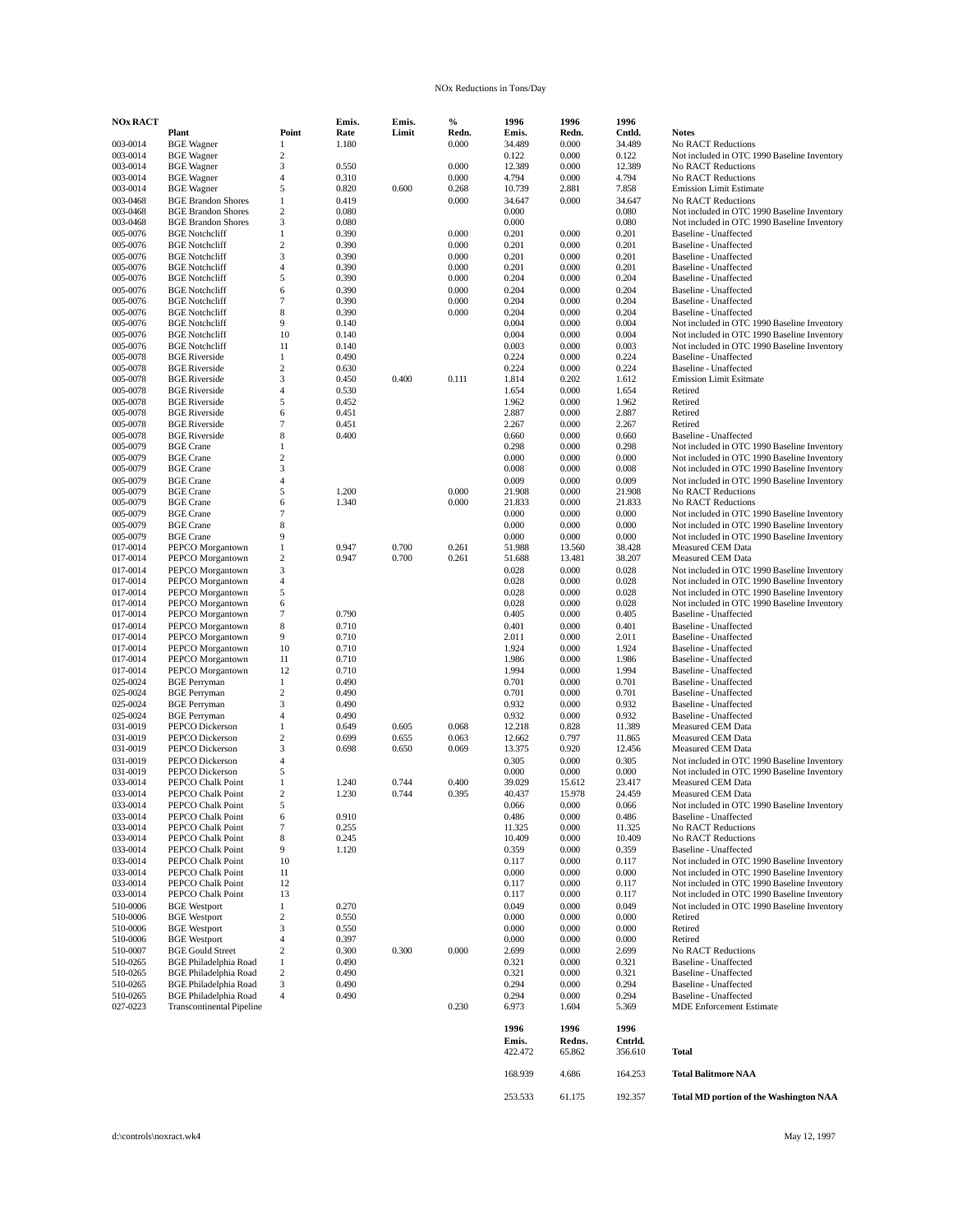#### **NOx Phase II Reductions in Tons/Day**

| <b>NOx Phase II</b>  |                                                                  |                                  | Emis.          | Emis.          | $\%$           | 1999             | 1999              | 1999              |                                                                                            |
|----------------------|------------------------------------------------------------------|----------------------------------|----------------|----------------|----------------|------------------|-------------------|-------------------|--------------------------------------------------------------------------------------------|
| 003-0014             | <b>BGE</b> Wagner                                                | Point<br>1                       | Rate<br>1.180  | Limit<br>0.413 | Redn.<br>0.650 | Emis.<br>36.047  | Redn.<br>23.431   | Cntrld.<br>12.617 | <b>Notes</b><br>Emission limit estimate                                                    |
| 003-0014             | <b>BGE</b> Wagner                                                | 2                                |                |                |                | 0.122            | 0.000             | 0.122             | Not included in OTC 1990 Baseline Inventory                                                |
| 003-0014             | <b>BGE</b> Wagner                                                | 3                                | 0.550          | 0.200          | 0.636          | 13.030           | 8.292             | 4.738             | Emission limit estimate                                                                    |
| 003-0014             | <b>BGE</b> Wagner                                                | 4                                | 0.310          | 0.200          | 0.355          | 4.794            | 1.701             | 3.093             | BGE's Correction 8/8/96                                                                    |
| 003-0014             | <b>BGE</b> Wagner                                                | 5                                | 0.806          | 0.282          | 0.650          | 11.224           | 7.297             | 3.927             | Emission limit estimate                                                                    |
| 003-0468<br>003-0468 | <b>BGE Brandon Shores</b><br><b>BGE Brandon Shores</b>           | $\mathbf{1}$<br>$\boldsymbol{2}$ | 0.420          | 0.200          | 0.524          | 36.213<br>0.080  | 18.969<br>0.000   | 17.244<br>0.080   | No Phase II Reductions<br>Not included in OTC 1990 Baseline Inventory                      |
| 003-0468             | <b>BGE Brandon Shores</b>                                        | 3                                |                |                |                | 0.080            | 0.000             | 0.080             | Not included in OTC 1990 Baseline Inventory                                                |
| 005-0076             | <b>BGE</b> Notchcliff                                            | $\mathbf{1}$                     | 0.390          |                |                | 0.201            | 0.000             | 0.201             | Baseline - Unaffected                                                                      |
| 005-0076             | <b>BGE</b> Notchcliff                                            | $\mathbf{2}$                     | 0.390          |                |                | 0.201            | 0.000             | 0.201             | <b>Baseline - Unaffected</b>                                                               |
| 005-0076<br>005-0076 | <b>BGE</b> Notchcliff                                            | 3                                | 0.390          |                |                | 0.201            | 0.000             | 0.201             | Baseline - Unaffected                                                                      |
| 005-0076             | <b>BGE</b> Notchcliff<br><b>BGE</b> Notchcliff                   | 4<br>5                           | 0.390<br>0.390 |                |                | 0.201<br>0.204   | 0.000<br>0.000    | 0.201<br>0.204    | Baseline - Unaffected<br>Baseline - Unaffected                                             |
| 005-0076             | <b>BGE</b> Notchcliff                                            | 6                                | 0.390          |                |                | 0.204            | 0.000             | 0.204             | Baseline - Unaffected                                                                      |
| 005-0076             | <b>BGE</b> Notchcliff                                            | 7                                | 0.390          |                |                | 0.204            | 0.000             | 0.204             | <b>Baseline - Unaffected</b>                                                               |
| 005-0076             | <b>BGE</b> Notchcliff                                            | 8                                | 0.390          |                |                | 0.204            | 0.000             | 0.204             | Baseline - Unaffected                                                                      |
| 005-0076<br>005-0076 | <b>BGE</b> Notchcliff<br><b>BGE</b> Notchcliff                   | 9<br>10                          | 0.140<br>0.140 |                |                | 0.004<br>0.004   | 0.000<br>0.000    | 0.004<br>0.004    | Not included in OTC 1990 Baseline Inventory<br>Not included in OTC 1990 Baseline Inventory |
| 005-0076             | <b>BGE</b> Notchcliff                                            | 11                               | 0.140          |                |                | 0.003            | 0.000             | 0.003             | Not included in OTC 1990 Baseline Inventory                                                |
| 005-0078             | <b>BGE Riverside</b>                                             | $\mathbf{1}$                     | 0.490          |                |                | 0.236            | 0.000             | 0.236             | <b>Baseline - Unaffected</b>                                                               |
| 005-0078             | <b>BGE Riverside</b>                                             | $\boldsymbol{2}$                 | 0.630          |                |                | 0.236            | 0.000             | 0.236             | Baseline - Unaffected                                                                      |
| 005-0078             | <b>BGE Riverside</b><br><b>BGE Riverside</b>                     | 3<br>4                           | 0.450          | 0.200          | 0.556          | 1.908            | 1.060             | 0.848             | Emission limit estimate<br>Retired                                                         |
| 005-0078<br>005-0078 | <b>BGE Riverside</b>                                             | 5                                | 0.530<br>0.452 |                |                | 1.739<br>2.063   | 0.000<br>0.000    | 1.739<br>2.063    | Retired                                                                                    |
| 005-0078             | <b>BGE Riverside</b>                                             | 6                                | 0.451          |                |                | 3.036            | 0.000             | 3.036             | Retired                                                                                    |
| 005-0078             | <b>BGE Riverside</b>                                             | 7                                | 0.451          |                |                | 2.384            | 0.000             | 2.384             | Retired                                                                                    |
| 005-0078             | <b>BGE Riverside</b>                                             | 8                                | 0.400          |                |                | 0.695            | 0.000             | 0.695             | Baseline - Unaffected                                                                      |
| 005-0079<br>005-0079 | <b>BGE</b> Crane<br><b>BGE</b> Crane                             | $\mathbf{1}$<br>$\mathbf{2}$     |                |                |                | 0.298<br>0.000   | 0.000<br>0.000    | 0.298<br>0.000    | Not included in OTC 1990 Baseline Inventory<br>Retired                                     |
| 005-0079             | <b>BGE</b> Crane                                                 | 3                                |                |                |                | 0.008            | 0.000             | 0.008             | Not included in OTC 1990 Baseline Inventory                                                |
| 005-0079             | <b>BGE</b> Crane                                                 | 4                                |                |                |                | 0.009            | 0.000             | 0.009             | Not included in OTC 1990 Baseline Inventory                                                |
| 005-0079             | <b>BGE</b> Crane                                                 | 5                                | 1.194          | 0.418          | 0.650          | 22.899           | 14.882            | 8.016             | Emission limit estimate                                                                    |
| 005-0079             | <b>BGE</b> Crane<br><b>BGE</b> Crane                             | 6                                | 1.332          | 0.466          | 0.650          | 22.820           | 14.836            | 7.984             | Emission limit estimate                                                                    |
| 005-0079<br>005-0079 | <b>BGE</b> Crane                                                 | 7<br>8                           |                |                |                | 0.000<br>0.000   | 0.000<br>0.000    | 0.000<br>0.000    | Not included in OTC 1990 Baseline Inventory<br>Not included in OTC 1990 Baseline Inventory |
| 005-0079             | <b>BGE</b> Crane                                                 | 9                                |                |                |                | 0.000            | 0.000             | 0.000             | Not included in OTC 1990 Baseline Inventory                                                |
| 017-0014             | PEPCO Morgantown                                                 | $\mathbf{1}$                     | 0.947          | 0.331          | 0.650          | 51.988           | 33.817            | 18.171            | Emission limit estimate                                                                    |
| 017-0014             | PEPCO Morgantown                                                 | $\boldsymbol{2}$                 | 0.947          | 0.331          | 0.650          | 51.688           | 33.622            | 18.066            | Emission limit estimate                                                                    |
| 017-0014<br>017-0014 | PEPCO Morgantown<br>PEPCO Morgantown                             | 3<br>$\overline{\mathbf{4}}$     |                |                |                | 0.028<br>0.028   | 0.000<br>0.000    | 0.028<br>0.028    | Not included in OTC 1990 Baseline Inventory<br>Not included in OTC 1990 Baseline Inventory |
| 017-0014             | PEPCO Morgantown                                                 | 5                                |                |                |                | 0.028            | 0.000             | 0.028             | Not included in OTC 1990 Baseline Inventory                                                |
| 017-0014             | PEPCO Morgantown                                                 | 6                                |                |                |                | 0.028            | 0.000             | 0.028             | Not included in OTC 1990 Baseline Inventory                                                |
| 017-0014             | PEPCO Morgantown                                                 | $\tau$                           | 0.790          |                |                | 0.405            | 0.000             | 0.405             | Baseline - Unaffected                                                                      |
| 017-0014<br>017-0014 | PEPCO Morgantown                                                 | 8<br>9                           | 0.710          |                |                | 0.401<br>2.011   | 0.000             | 0.401<br>2.011    | <b>Baseline - Unaffected</b><br><b>Baseline - Unaffected</b>                               |
| 017-0014             | PEPCO Morgantown<br>PEPCO Morgantown                             | 10                               | 0.710<br>0.710 |                |                | 1.924            | 0.000<br>0.000    | 1.924             | Baseline - Unaffected                                                                      |
| 017-0014             | PEPCO Morgantown                                                 | 11                               | 0.710          |                |                | 1.986            | 0.000             | 1.986             | Baseline - Unaffected                                                                      |
| 017-0014             | PEPCO Morgantown                                                 | 12                               | 0.710          |                |                | 1.994            | 0.000             | 1.994             | Baseline - Unaffected                                                                      |
| 025-0024             | <b>BGE</b> Perryman                                              | $\mathbf{1}$                     | 0.490          |                |                | 0.737            | 0.000             | 0.737             | Baseline - Unaffected                                                                      |
| 025-0024<br>025-0024 | <b>BGE</b> Perryman<br><b>BGE</b> Perryman                       | $\overline{c}$<br>3              | 0.490<br>0.490 |                |                | 0.737<br>0.980   | 0.000<br>0.000    | 0.737<br>0.980    | <b>Baseline - Unaffected</b><br>Baseline - Unaffected                                      |
| 025-0024             | <b>BGE</b> Perryman                                              | 4                                | 0.490          |                |                | 0.980            | 0.000             | 0.980             | Baseline - Unaffected                                                                      |
| 031-0019             | PEPCO Dickerson                                                  | 1                                | 0.649          | 0.227          | 0.650          | 12.782           | 8.311             | 4.471             | Emission limit estimate                                                                    |
| 031-0019             | PEPCO Dickerson                                                  | 2                                | 0.699          | 0.245          | 0.650          | 13.247           | 8.613             | 4.634             | Emission limit estimate                                                                    |
| 031-0019<br>031-0019 | PEPCO Dickerson<br>PEPCO Dickerson                               | 3<br>4                           | 0.698          | 0.244          | 0.650          | 13.993<br>0.305  | 9.101<br>0.000    | 4.892<br>0.305    | Emission limit estimate<br>Not included in OTC 1990 Baseline Inventory                     |
| 031-0019             | PEPCO Dickerson                                                  | 5                                |                |                |                | 0.000            | 0.000             | 0.000             | Not included in OTC 1990 Baseline Inventory                                                |
| 033-0014             | PEPCO Chalk Point                                                | $\mathbf{1}$                     | 1.240          | 0.434          | 0.650          | 40.832           | 26.540            | 14.291            | Target Level OTC Phase II from OTC Baseline                                                |
| 033-0014             | PEPCO Chalk Point                                                | 2                                | 1.230          | 0.431          | 0.650          | 42.304           | 27.481            | 14.824            | Target Level OTC Phase II from OTC Baseline                                                |
| 033-0014             | PEPCO Chalk Point                                                | 5                                |                |                |                | 0.066            | 0.000             | 0.066             | Not included in OTC 1990 Baseline Inventory                                                |
| 033-0014<br>033-0014 | PEPCO Chalk Point<br>PEPCO Chalk Point                           | 6<br>7                           | 0.910<br>0.255 | 0.200          | 0.216          | 0.486<br>11.325  | 0.000<br>2.443    | 0.486<br>8.882    | Baseline - Unaffected<br>Emission limit estimate                                           |
| 033-0014             | PEPCO Chalk Point                                                | 8                                | 0.245          | 0.200          | 0.184          | 10.409           | 1.912             | 8.497             | Emission limit estimate                                                                    |
| 033-0014             | PEPCO Chalk Point                                                | 9                                | 1.120          |                |                | 0.359            | 0.000             | 0.359             | <b>Baseline - Unaffected</b>                                                               |
| 033-0014             | PEPCO Chalk Point                                                | $10\,$                           |                |                |                | 0.117            | 0.000             | 0.117             | Not included in OTC 1990 Baseline Inventory                                                |
| 033-0014<br>033-0014 | PEPCO Chalk Point<br>PEPCO Chalk Point                           | 11<br>12                         |                |                |                | 0.000<br>0.117   | 0.000<br>0.000    | 0.000<br>0.117    | Not included in OTC 1990 Baseline Inventory<br>Not included in OTC 1990 Baseline Inventory |
| 033-0014             | PEPCO Chalk Point                                                | 13                               |                |                |                | 0.117            | 0.000             | 0.117             | Not included in OTC 1990 Baseline Inventory                                                |
| 510-0006             | <b>BGE</b> Westport                                              | $\mathbf{1}$                     | 0.270          | 0.270          |                | 0.049            | 0.000             | 0.049             | No Phase II Reductions                                                                     |
| 510-0006             | <b>BGE</b> Westport                                              | $\boldsymbol{2}$                 | 0.550          |                |                | 0.000            | 0.000             | 0.000             | Retired                                                                                    |
| 510-0006<br>510-0006 | <b>BGE</b> Westport<br><b>BGE</b> Westport                       | 3<br>4                           | 0.550<br>0.397 |                |                | 0.000<br>0.000   | 0.000<br>0.000    | 0.000<br>0.000    | Retired<br>Retired                                                                         |
| 510-0007             | <b>BGE Gould Street</b>                                          | $\overline{c}$                   | 0.300          | 0.300          | 0.000          | 2.839            | 0.000             | 2.839             | No Phase II Reductions                                                                     |
| 510-0265             | <b>BGE Philadelphia Road</b>                                     | $\mathbf{1}$                     | 0.490          |                |                | 0.338            | 0.000             | 0.338             | <b>Baseline - Unaffected</b>                                                               |
| 510-0265             | <b>BGE Philadelphia Road</b>                                     | $\,2$                            | 0.490          |                |                | 0.338            | 0.000             | 0.338             | Baseline - Unaffected                                                                      |
| 510-0265             | <b>BGE Philadelphia Road</b>                                     | 3                                | 0.490          |                |                | 0.309            | 0.000             | 0.309             | Baseline - Unaffected                                                                      |
| 510-0265<br>027-0223 | <b>BGE Philadelphia Road</b><br><b>Transcontinental Pipeline</b> | $\overline{4}$                   | 0.490          |                | 0.230          | 0.309<br>6.973   | 0.000<br>1.604    | 0.309<br>5.369    | Baseline - Unaffected<br><b>MDE Enforcement Estimate</b>                                   |
|                      |                                                                  |                                  |                |                |                |                  |                   |                   |                                                                                            |
|                      |                                                                  |                                  |                |                |                | 1999             | 1999              | 1999              |                                                                                            |
|                      |                                                                  |                                  |                |                |                | Emis.<br>435.113 | Redns.<br>243.912 | Cntrld<br>191.201 | <b>Total</b>                                                                               |
|                      |                                                                  |                                  |                |                |                |                  |                   |                   |                                                                                            |
|                      |                                                                  |                                  |                |                |                | 176.143          | 92.072            | 84.072            | <b>Total Baltimore NAA</b>                                                                 |

**d:\controls\noxract.wk4 May 12, 1997**

258.969 151.840 107.129 **Total MD portion of the Washington NAA**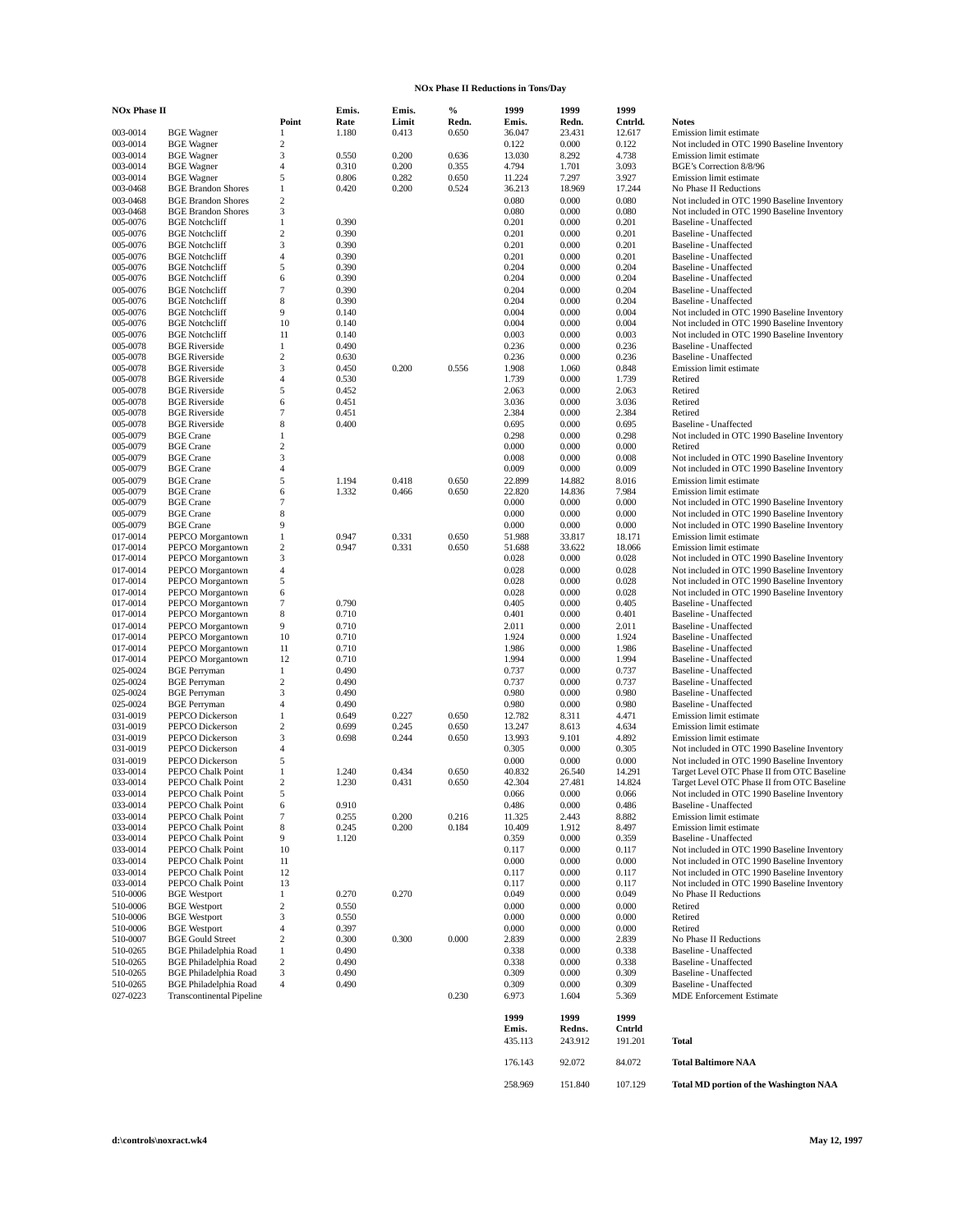#### **NOx Phase III Reductions in Tons/Day**

| <b>NOx Phase III</b> |                                                |                   | Emis.          | Emis. | %      | 2005            | 2005            | 2005           |                                                                                            |
|----------------------|------------------------------------------------|-------------------|----------------|-------|--------|-----------------|-----------------|----------------|--------------------------------------------------------------------------------------------|
|                      |                                                | Point             | Rate           | Limit | Redcn. | Emis.           | Redcn.          | Cntrld.        | <b>Notes</b>                                                                               |
| 003-0014             | <b>BGE</b> Wagner                              | $\mathbf{1}$      | 1.180          | 0.295 | 0.750  | 38.101          | 28.576          | 9.525          | Emission limit estimate                                                                    |
| 003-0014<br>003-0014 | <b>BGE</b> Wagner<br><b>BGE</b> Wagner         | 2<br>3            | 0.550          | 0.150 | 0.727  | 0.122<br>13.397 | 0.000<br>9.743  | 0.122<br>3.654 | Not included in OTC 1990 Baseline Inventory<br>Emission limit estimate                     |
| 003-0014             | <b>BGE</b> Wagner                              | 4                 | 0.310          | 0.150 | 0.516  | 4.794           | 2.474           | 2.320          | Emission limit estimate                                                                    |
| 003-0014             | <b>BGE</b> Wagner                              | 5                 | 0.820          | 0.205 | 0.750  | 11.864          | 8.898           | 2.966          | Emission limit estimate                                                                    |
| 003-0468             | <b>BGE Brandon Shores</b>                      | $\mathbf{1}$      | 0.420          | 0.150 | 0.643  | 38.276          | 24.606          | 13.670         | Emission limit estimate                                                                    |
| 003-0468             | <b>BGE Brandon Shores</b>                      | $\overline{c}$    |                |       |        | 0.080           | 0.000           | 0.080          | Not included in OTC 1990 Baseline Inventory                                                |
| 003-0468             | <b>BGE Brandon Shores</b>                      | 3                 |                |       |        | 0.080           | 0.000           | 0.080          | Not included in OTC 1990 Baseline Inventory                                                |
| 005-0076             | <b>BGE</b> Notchcliff                          | $\mathbf{1}$      | 0.390          |       |        | 0.201           | 0.000           | 0.201          | Baseline - Unaffected                                                                      |
| 005-0076             | <b>BGE</b> Notchcliff                          | $\mathbf{2}$      | 0.390          |       |        | 0.201           | 0.000           | 0.201          | <b>Baseline - Unaffected</b>                                                               |
| 005-0076<br>005-0076 | <b>BGE</b> Notchcliff<br><b>BGE Notchcliff</b> | 3<br>4            | 0.390<br>0.390 |       |        | 0.201<br>0.201  | 0.000<br>0.000  | 0.201<br>0.201 | <b>Baseline - Unaffected</b><br><b>Baseline - Unaffected</b>                               |
| 005-0076             | <b>BGE</b> Notchcliff                          | 5                 | 0.390          |       |        | 0.204           | 0.000           | 0.204          | Baseline - Unaffected                                                                      |
| 005-0076             | <b>BGE</b> Notchcliff                          | 6                 | 0.390          |       |        | 0.204           | 0.000           | 0.204          | Baseline - Unaffected                                                                      |
| 005-0076             | <b>BGE Notchcliff</b>                          | 7                 | 0.390          |       |        | 0.204           | 0.000           | 0.204          | <b>Baseline - Unaffected</b>                                                               |
| 005-0076             | <b>BGE</b> Notchcliff                          | 8                 | 0.390          |       |        | 0.204           | 0.000           | 0.204          | <b>Baseline - Unaffected</b>                                                               |
| 005-0076             | <b>BGE</b> Notchcliff                          | 9                 | 0.140          |       |        | 0.003           | 0.000           | 0.003          | Not included in OTC 1990 Baseline Inventory                                                |
| 005-0076             | <b>BGE</b> Notchcliff                          | 10                | 0.140          |       |        | 0.003           | 0.000           | 0.003          | Not included in OTC 1990 Baseline Inventory                                                |
| 005-0076             | <b>BGE</b> Notchcliff                          | 11                | 0.140          |       |        | 0.003           | 0.000           | 0.003          | Not included in OTC 1990 Baseline Inventory                                                |
| 005-0078<br>005-0078 | <b>BGE Riverside</b><br><b>BGE Riverside</b>   | $\mathbf{1}$<br>2 | 0.490<br>0.630 |       |        | 0.242<br>0.242  | 0.000<br>0.000  | 0.242<br>0.242 | <b>Baseline - Unaffected</b><br><b>Baseline - Unaffected</b>                               |
| 005-0078             | <b>BGE Riverside</b>                           | 3                 | 0.450          | 0.150 | 0.667  | 1.961           | 1.307           | 0.654          | Emission limit estimate                                                                    |
| 005-0078             | <b>BGE Riverside</b>                           | 4                 | 0.530          |       |        | 1.788           | 0.000           | 1.788          | Retired                                                                                    |
| 005-0078             | <b>BGE Riverside</b>                           | 5                 | 0.452          |       |        | 2.121           | 0.000           | 2.121          | Retired                                                                                    |
| 005-0078             | <b>BGE Riverside</b>                           | 6                 | 0.451          |       |        | 3.122           | 0.000           | 3.122          | Retired                                                                                    |
| 005-0078             | <b>BGE Riverside</b>                           | 7                 | 0.451          |       |        | 2.451           | 0.000           | 2.451          | Retired                                                                                    |
| 005-0078             | <b>BGE Riverside</b>                           | 8                 | 0.400          | 0.400 | 0.000  | 0.714           | 0.000           | 0.714          | <b>Baseline - Unaffected</b>                                                               |
| 005-0079             | <b>BGE</b> Crane                               | 1                 |                |       |        | 0.298           | 0.000           | 0.298          | Not included in OTC 1990 Baseline Inventory                                                |
| 005-0079             | <b>BGE</b> Crane                               | $\overline{c}$    |                |       |        | 0.000           | 0.000           | 0.000          | Retired                                                                                    |
| 005-0079             | <b>BGE</b> Crane                               | 3                 |                |       |        | 0.008           | 0.000           | 0.008          | Not included in OTC 1990 Baseline Inventory                                                |
| 005-0079<br>005-0079 | <b>BGE</b> Crane<br><b>BGE</b> Crane           | 4<br>5            | 1.200          | 0.300 | 0.750  | 0.009<br>24.203 | 0.000<br>18.152 | 0.009<br>6.051 | Not included in OTC 1990 Baseline Inventory<br>Emission limit estimate                     |
| 005-0079             | <b>BGE</b> Crane                               | 6                 | 1.340          | 0.335 | 0.750  | 24.120          | 18.090          | 6.030          | Emission limit estimate                                                                    |
| 005-0079             | <b>BGE</b> Crane                               | 7                 |                |       |        | 0.000           | 0.000           | 0.000          | Not included in OTC 1990 Baseline Inventory                                                |
| 005-0079             | <b>BGE</b> Crane                               | 8                 |                |       |        | 0.000           | 0.000           | 0.000          | Not included in OTC 1990 Baseline Inventory                                                |
| 005-0079             | <b>BGE</b> Crane                               | 9                 |                |       |        | 0.000           | 0.000           | 0.000          | Not included in OTC 1990 Baseline Inventory                                                |
| 017-0014             | PEPCO Morgantown                               | $\mathbf{1}$      | 0.947          | 0.237 | 0.750  | 51.988          | 38.977          | 13.011         | Emission limit estimate                                                                    |
| 017-0014             | PEPCO Morgantown                               | $\boldsymbol{2}$  | 0.947          | 0.237 | 0.750  | 51.688          | 38.752          | 12.936         | Emission limit estimate                                                                    |
| 017-0014             | PEPCO Morgantown                               | 3                 |                |       |        | 0.028           | 0.000           | 0.028          | Not included in OTC 1990 Baseline Inventory                                                |
| 017-0014             | PEPCO Morgantown                               | 4                 |                |       |        | 0.028           | 0.000           | 0.028          | Not included in OTC 1990 Baseline Inventory                                                |
| 017-0014<br>017-0014 | PEPCO Morgantown<br>PEPCO Morgantown           | 5<br>6            |                |       |        | 0.028<br>0.028  | 0.000<br>0.000  | 0.028<br>0.028 | Not included in OTC 1990 Baseline Inventory<br>Not included in OTC 1990 Baseline Inventory |
| 017-0014             | PEPCO Morgantown                               | $\tau$            | 0.790          |       |        | 0.405           | 0.000           | 0.405          | Baseline - Unaffected                                                                      |
| 017-0014             | PEPCO Morgantown                               | 8                 | 0.710          |       |        | 0.401           | 0.000           | 0.401          | <b>Baseline - Unaffected</b>                                                               |
| 017-0014             | PEPCO Morgantown                               | 9                 | 0.710          |       |        | 2.011           | 0.000           | 2.011          | <b>Baseline - Unaffected</b>                                                               |
| 017-0014             | PEPCO Morgantown                               | 10                | 0.710          |       |        | 1.924           | 0.000           | 1.924          | <b>Baseline - Unaffected</b>                                                               |
| 017-0014             | PEPCO Morgantown                               | 11                | 0.710          |       |        | 1.986           | 0.000           | 1.986          | <b>Baseline - Unaffected</b>                                                               |
| 017-0014             | PEPCO Morgantown                               | 12                | 0.710          |       |        | 1.994           | 0.000           | 1.994          | <b>Baseline - Unaffected</b>                                                               |
| 025-0024             | <b>BGE</b> Perryman                            | $\mathbf{1}$      | 0.490          |       |        | 0.758           | 0.000           | 0.758          | <b>Baseline - Unaffected</b>                                                               |
| 025-0024<br>025-0024 | <b>BGE</b> Perryman<br><b>BGE</b> Perryman     | $\mathbf{2}$<br>3 | 0.490<br>0.490 |       |        | 0.758<br>1.008  | 0.000<br>0.000  | 0.758<br>1.008 | <b>Baseline - Unaffected</b><br><b>Baseline - Unaffected</b>                               |
| 025-0024             | <b>BGE</b> Perryman                            | 4                 | 0.490          |       |        | 1.008           | 0.000           | 1.008          | <b>Baseline - Unaffected</b>                                                               |
| 031-0019             | PEPCO Dickerson                                | $\mathbf{1}$      | 0.649          | 0.162 | 0.750  | 13.506          | 10.135          | 3.371          | Emission limit estimate                                                                    |
| 031-0019             | PEPCO Dickerson                                | $\mathbf{2}$      | 0.699          | 0.175 | 0.750  | 13.998          | 10.494          | 3.505          | Emission limit estimate                                                                    |
| 031-0019             | PEPCO Dickerson                                | 3                 | 0.698          | 0.175 | 0.750  | 14.786          | 11.090          | 3.697          | Emission limit estimate                                                                    |
| 031-0019             | PEPCO Dickerson                                | 4                 |                |       |        | 0.305           | 0.000           | 0.305          | Not included in OTC 1990 Baseline Inventory                                                |
| 031-0019             | PEPCO Dickerson                                | 5                 |                |       |        | 0.000           | 0.000           | 0.000          | Not included in OTC 1990 Baseline Inventory                                                |
| 033-0014             | PEPCO Chalk Point                              | $\mathbf{1}$      | 1.240          | 0.310 | 0.750  | 43.147          | 32.360          | 10.787         | Emission limit estimate                                                                    |
| 033-0014             | PEPCO Chalk Point                              | $\overline{c}$    | 1.230          | 0.308 | 0.750  | 44.703          | 33.509          | 11.194         | Emission limit estimate                                                                    |
| 033-0014             | PEPCO Chalk Point                              | 5                 |                |       |        | 0.066           | 0.000           | 0.066          | Not included in OTC 1990 Baseline Inventory                                                |
| 033-0014<br>033-0014 | PEPCO Chalk Point<br>PEPCO Chalk Point         | 6<br>$\tau$       | 0.910<br>0.290 | 0.150 | 0.483  | 0.486<br>11.325 | 0.000<br>5.467  | 0.486<br>5.857 | Baseline - Unaffected<br>Emission limit estimate                                           |
| 033-0014             | PEPCO Chalk Point                              | 8                 | 0.290          | 0.150 | 0.483  | 10.409          | 5.025           | 5.384          | Emission limit estimate                                                                    |
| 033-0014             | PEPCO Chalk Point                              | 9                 | 1.120          |       |        | 0.359           | 0.000           | 0.359          | Baseline - Unaffected                                                                      |
| 033-0014             | PEPCO Chalk Point                              | 10                |                |       |        | 0.117           | 0.000           | 0.117          | Not included in OTC 1990 Baseline Inventory                                                |
| 033-0014             | PEPCO Chalk Point                              | 11                |                |       |        | 0.000           | 0.000           | 0.000          | Not included in OTC 1990 Baseline Inventory                                                |
| 033-0014             | PEPCO Chalk Point                              | 12                |                |       |        | 0.117           | 0.000           | 0.117          | Not included in OTC 1990 Baseline Inventory                                                |
| 033-0014             | PEPCO Chalk Point                              | 13                |                |       |        | 0.117           | 0.000           | 0.117          | Not included in OTC 1990 Baseline Inventory                                                |
| 510-0006             | <b>BGE</b> Westport                            | $\mathbf{1}$      | 0.270          | 0.270 | 0.000  | 0.049           | 0.000           | 0.049          | Not included in OTC 1990 Baseline Inventory                                                |
| 510-0006             | <b>BGE</b> Westport                            | $\boldsymbol{2}$  | 0.140          |       |        | 0.000           | 0.000           | 0.000          | Retired                                                                                    |
| 510-0006<br>510-0006 | <b>BGE</b> Westport<br><b>BGE</b> Westport     | 3<br>4            | 0.400<br>0.620 |       |        | 0.000<br>0.000  | 0.000<br>0.000  | 0.000<br>0.000 | Retired<br>Retired                                                                         |
| 510-0007             | <b>BGE Gould Street</b>                        | $\overline{c}$    | 0.300          | 0.300 | 0.000  | 2.919           | 0.000           | 2.919          | BGE's Corrections - 8/8/96                                                                 |
| 510-0265             | <b>BGE Philadelphia Road</b>                   | $\mathbf{1}$      | 0.490          |       |        | 0.347           | 0.000           | 0.347          | <b>Baseline - Unaffected</b>                                                               |
| 510-0265             | <b>BGE Philadelphia Road</b>                   | $\,2$             | 0.490          |       |        | 0.347           | 0.000           | 0.347          | Baseline - Unaffected                                                                      |
| 510-0265             | <b>BGE Philadelphia Road</b>                   | 3                 | 0.490          |       |        | 0.318           | 0.000           | 0.318          | Baseline - Unaffected                                                                      |
| 510-0265             | <b>BGE Philadelphia Road</b>                   | $\overline{4}$    | 0.490          |       |        | 0.318           | 0.000           | 0.318          | <b>Baseline - Unaffected</b>                                                               |
| 027-0223             | <b>Transcontinental Pipeline</b>               |                   |                |       | 0.230  | 6.973           | 1.604           | 5.369          | <b>MDE Enforcement Estimate</b>                                                            |
|                      |                                                |                   |                |       |        |                 | 2005            | 2005           |                                                                                            |
|                      |                                                |                   |                |       |        | 2005<br>Emis.   | Redcn.          | Cntrld.        |                                                                                            |
|                      |                                                |                   |                |       |        | 450.381         | 299.259         | 151.121        | <b>Total</b>                                                                               |
|                      |                                                |                   |                |       |        |                 |                 |                |                                                                                            |
|                      |                                                |                   |                |       |        | 184.380         | 113.450         | 70.930         | <b>Total Balitmore NAA</b>                                                                 |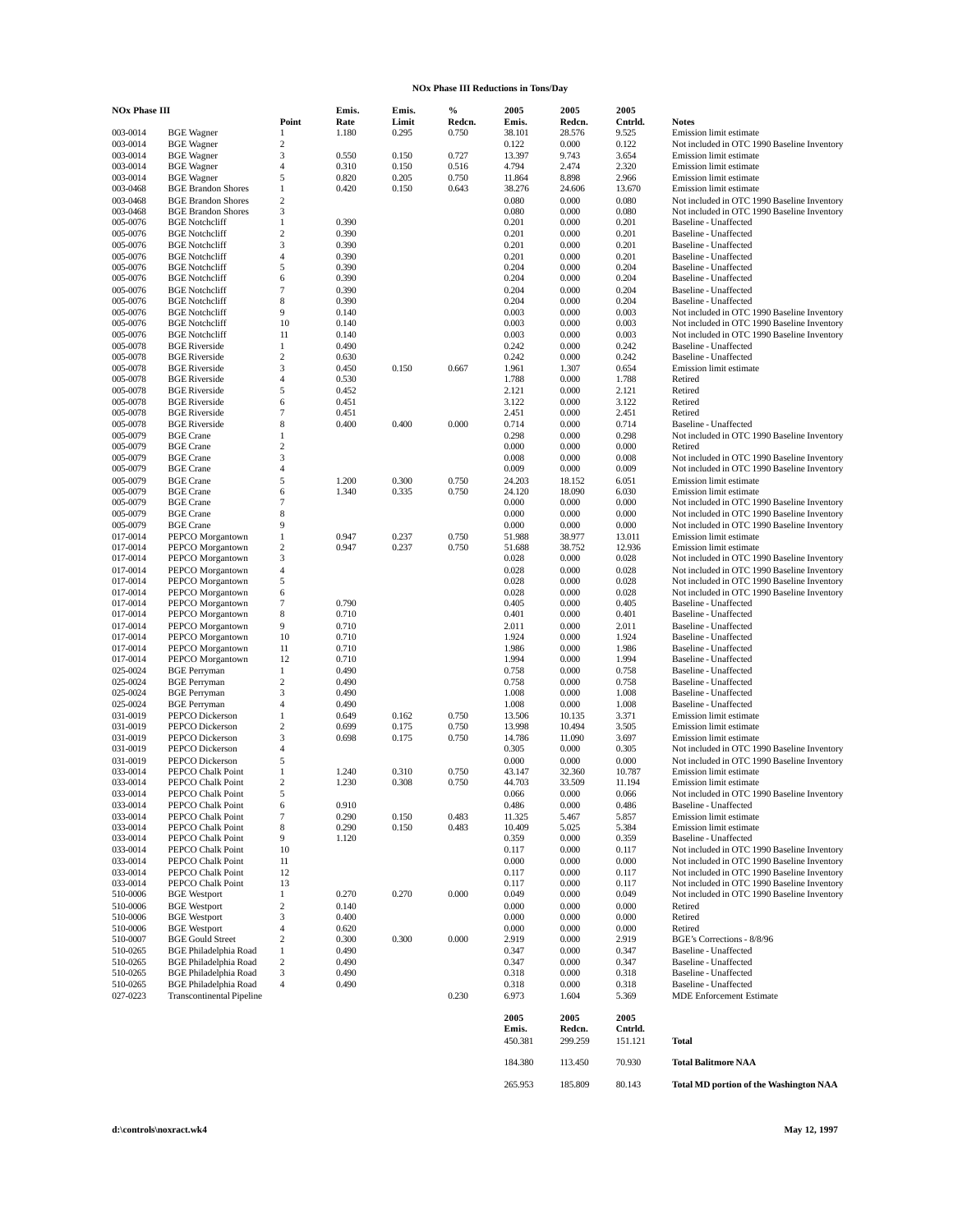# **OZONE TRANSPORT COMMISSION**

Connecticut, Delaware, Maine, Maryland, Massachusetts, New Hampshire, New Jersey, New York, Pennsylvania, Rhode Island, Vermont, Virginia, District of Columbia

Bruce S. Carhart, Executive Director 444 N. Capitol Street, N.W., Suite 604 · Washington, D.C. 20001

Phone: (202) 508-3840 Fax: (202) 508-3841

FOR IMMEDIATE RELEASE TUESDAY, SEPTEMBER 27, 1994

For further information, contact: Bruce S. Carhart, Executive Director (202) 508-3840

## OTC AGREES TO MAKE MAJOR CUTS IN EMISSIONS FROM POWER PLANTS AND OTHER SOURCES TO IMPROVE REGIONAL AIR QUALITY

(Newport, Rhode Island) The Ozone Transport Commission (OTC) today initiated a major agreement to cut the emissions of power plants and other major stationary sources of pollution throughout the Northeast and Mid-Atlantic States.

The agreement, in the form of a Memorandum of Understanding (MOU), recognizes that further reductions in nitrogen oxides (NOx) emissions are needed to enable the entire Ozone Transport Region (OTR) to meet health-based ozone ambient standards. According to this agreement, the regional program will reduce NOx emissions from power plants and other sources, and would be implemented in conjunction with other measures States have taken to control ozone pollution.

"The OTC has today produced a balanced agreement that will produce major benefits for air quality, while at the same time allowing for fine tuning of control requirements as new scientific studies are completed," said Arthur A. Davis, OTC Chair and Secretary of the Pennsylvania Department of Environmental Resources.

The agreement is a phased approach to controlling emissions of nitrogen oxides (NOx) from power plants and other large fuel combustion sources. The first phase (known as Phase II because one phase of emission reductions, known as Reasonably Available Control Technology (RACT) has already been initiated), to be implemented in May 1999, would include three control zones in the region: an inner zone ranging from the Washington, DC, metropolitan area northeast to southeastern New Hampshire; an outer zone ranging out from the inner zone to western Pennsylvania; and a northern zone which includes much of northern New York and northern New England, including most of New Hampshire.

Control requirements vary with the zone in which sources are located, but the most stringent requirements are in the inner zone. The next phase (known as Phase III) includes additional pollution reductions and the equalization of control requirements in the inner and outer zones. New scientific data and modeling studies however could provide the basis for a modified plan. These pollution reductions would be initiated in May 2003.

This agreement is particularly noteworthy because of the upcoming Clean Air Act deadline for States to submit plans by November 15, 1994, which demonstrate how they are to achieve compliance with health-based air quality standards for ozone. The OTC has worked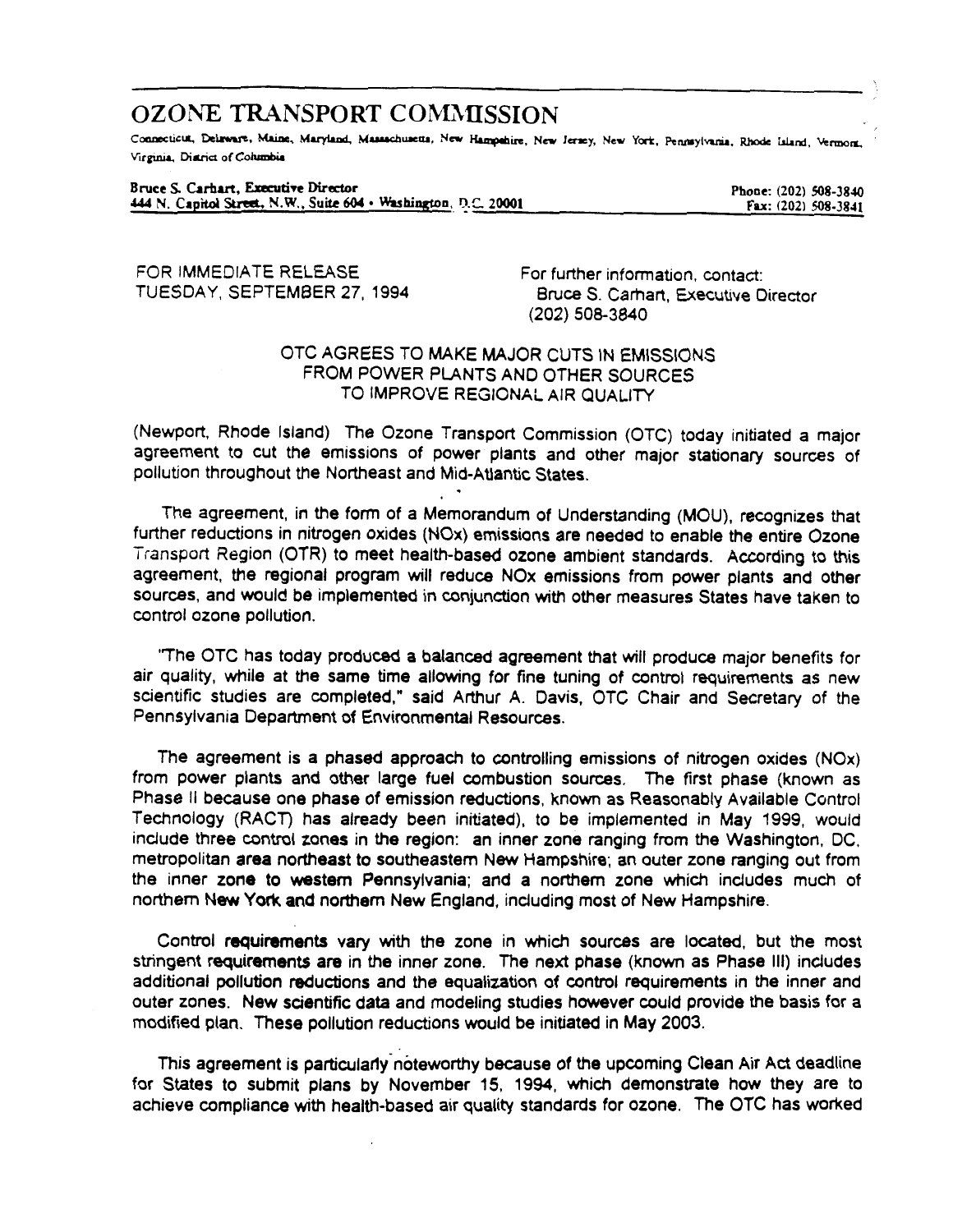OTC Agrees to Make Major Cuts in Emissions September 27, 1994 Add one

together over the last several years to develop a regional strategy for ozone reduction. covering both stationary sources, such as power plants, and mobile sources, such highway motor vehicles.

In February, the OTC recommended to the Environmental Protection Agency (EPA) that a regional Low Emission Vehicle (LEV) program be implemented to reduce motor vehicle emissions. EPA recently proposed approval of this recommendation, and must complete final action by November 10, 1994, in time for the States to submit their ozone control plans.

The Ozone Transport Commission was created by the Clean Air Act Amendments of 1990 to coordinate the regional development of control plans for ground level ozone (the primary constituent in smog) in the Northeast and Mid-Atlantic States. Connecticut, Delaware, the District of Columbia, Maine, Maryland, Massachusetts, New Hampshire, New Jersey, New York, Pennsylvania, Rhode Island, Vermont, and Virginia are represented on the OTC.

 $-30-$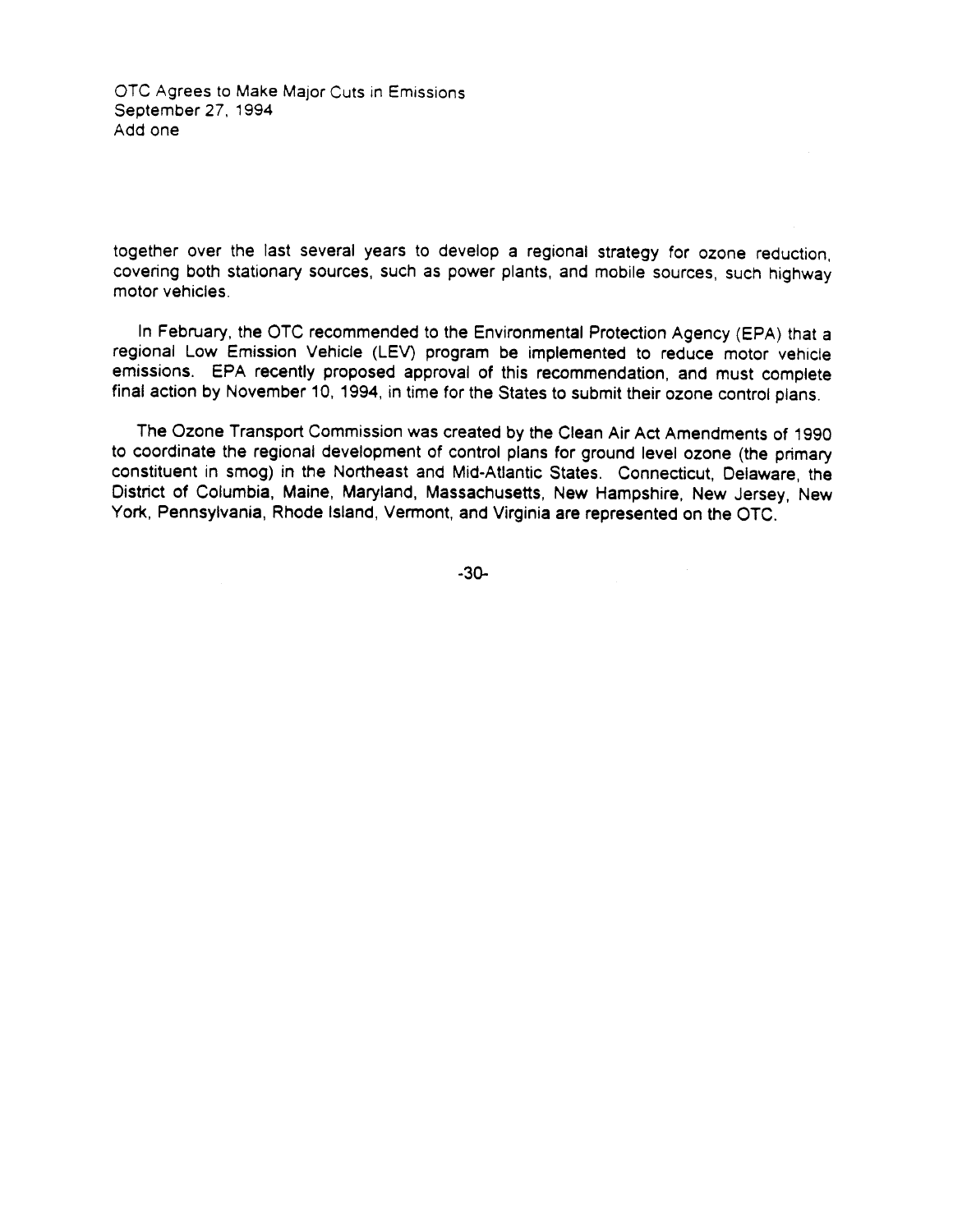### **MEMORANDUM OF UNDERSTANDING** AMONG THE STATES OF THE OZONE TRANSPORT COMMISSION ON DEVELOPMENT OF A REGIONAL STRATEGY CONCERNING THE CONTROL OF **STATIONARY SOURCE NITROGEN OXIDE EMISSIONS**

WHEREAS, the States of the Ozone Transport Commission (OTC) face a pervasive problem in their efforts to attain the National Ambient Air Quality Standard (NAAQS) for ozone; and

WHEREAS, a 1991 National Academy of Sciences study on ground-level oxone indicates that a combination of reductions in emissions of volatile organic compounds (VOCs) and nitrogen oxides (NOx) will be necessary to bring the entire Ozone Transport Region (OTR) into attainment by the statutory attainment dates; and

WHEREAS, modeling and other studies confirm that NOx emission reductions are effective in reducing osone formation and help to reduce osone transport; and

WHEREAS, the States of the OTC are requiring major stationary sources of NOx to implement reasonably available control technology (RACT); and

WHEREAS, by November 15, 1994, the States must submit attainment demonstrations to EPA as State Implementation Plan (SIP) revisions; and

WHEREAS, the implementation of RACT for the control of NOx emissions will not be sufficient to enable all States in the OTR to reach attainment: and

WHEREAS, the undersigned States seek to develop an effective regional program to reduce NOx emissions, which would be implemented in conjunction with other measures to control osone precursors (including state-specific measures, regional measures and Federal measures required under the Clean Air Act); and

WHEREAS, these measures together may enable EPA to approve the States' SIPs and refrain from imposing sanctions that could restrict economic growth throughout the OTR; and

WHEREAS, information that the States have collected in their emissions inventories shows that large boilers and other large indirect heat exchangers are the source of a substantial portion of the NOx emissions in the States, and will continue to be so after they implement RACT:

WHEREAS, the States intend to complete a reevaluation of stationary source controls for 2003 and beyond in 1997, hased on results of EPA-approved models and other relevant technical data:

THEREFORE, the undersigned member States hereby agree to propose regulations and/or legislation for the control of NOx emission from boilers and other indirect heat exchangers with a maximum gross heat input rate of at least 250 million BTU per hour; and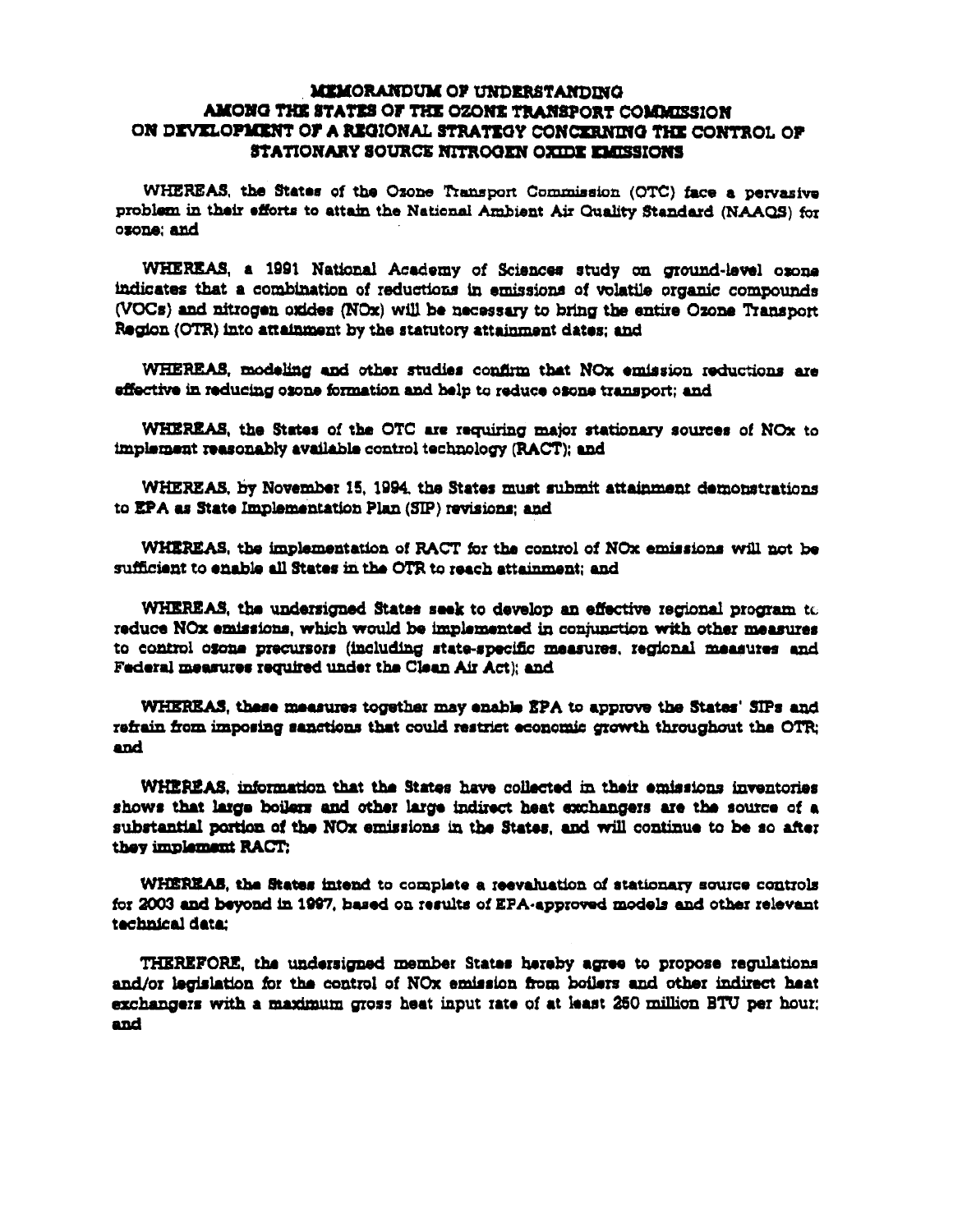FURTHERMORE, that the States agree to propose regulations that reflect the difference in conditions in (i) the OTR's "Northern Zone" consisting of the northern portion of the OTR: (ii) the OTR's "inner Zone" consisting of the central eastern portion of the OTR; and (iii) the OTR's "Outer Zone" consisting of the remainder of the OTR; and

FURTHERMORE, that to establish a credible emissions budget, the States agree to propose regulations that require enforceable specific reductions in NOx emissions from the actual 1990 emissions set forth in each State's 1990 inventory submitted to EPA in compliance with  $\frac{2}{3}$  182(a) (1) of the Clean Air Act or in a similar emissions inventory prepared for each attainment area (provided that for exceptional circumstances that a more representative base year may be applied to individual sources in a manner acceptable to EPA) subject to public notice; and

FURTHERMORE, that the States agree to develop a budget in a manner acceptable to EPA based on the principles above no later than March 1, 1996; and

FURTHERMORE, if such a budget is not developed by March 1, 1995, that the 1990 interim inventory used by EPA in its Regional Oxidant Model simulations for the 1994 OTC Fall Meeting will be used for the budget; and

FURTHERMORE, that the States agree to propose regulations that require subject sources in the Inner Zone to reduce their rate of NOx emissions by 65 percent from base year levels by May 1, 1999, or to emit NOx at a rate no greater than 0.2 pounds per million **BTU; and** 

FURTHERMORE, that the States agree to propose regulations that require subject sources in the Outer Zone to reduce their rate of NOx emissions by 55 percent from husu year levels by May 1, 1999, or to emit NOx at a rate no greater than 0.2 pounds per million **BTU** and

FURTHERMORE, that the States agree to propose regulations that require sources in the Inner Zone and the Outer Zone to reduce their rate of NOx emissions by 75 percent from base year levels by May 1, 2003, or to emit NOx at a rate no greater than 0.15 pounds per million BTU; and

FURTHERMORE, that the States agree to propose regulations that require subject sources in the Northern Zone to reduce their rate of NOx emissions by 55 percent from hase year levels by May 1, 2003, or to emit  $NOx$  at a rate no greater than 0.2 pounds per million BTU; and

FURTHERMORE, that the States agree to develop a regionwide trading mechanism in consultation with EPA; and

FURTHERMORE, that in lieu of proposing the regulations described above, a State may propose regulations that achieve an equivalent reduction in stationary source NOx emissions in an equitable manner; and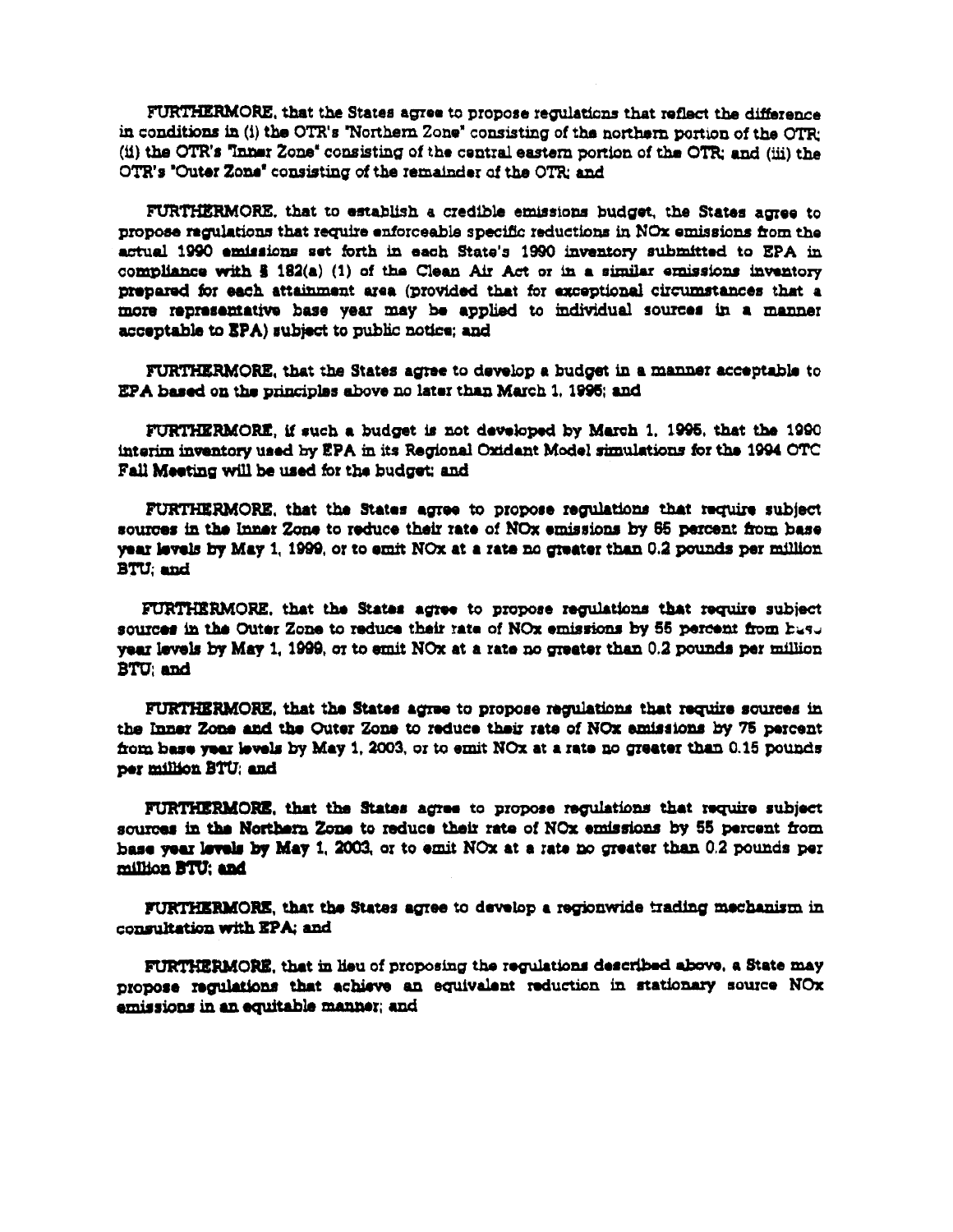FURTHERMORE, that the regulations for May 1, 2003 described above may be modified if (i) additional modeling and other scientific analysis shows that the regulations as modified, together with regulations governing VOC emissions, will achieve attainment of the osone NAAQS across the OTR, and (ii) this Memorandum of Understanding is modified to reflect those modeling results and other analysis no later than December 31, 1998; and

FURTHERMORE, that the States agree to propose regulations that are otherwise consistent with the attached recommendations of the OTC's Stationary/Area Source Committee; and

FURTHERMORE, that the undersigned States agree to request that the EPA Administrator determine whether the SIPs of States outside the OTR contain adequate provisions to prohibit the emission of air pollutants in amounts that will contribute significantly to nonattainment of a National Ambient Air Quality Standard (NAAQS) within the OTR, as required under 42 U.S.C. Section 110(a)(2)(D).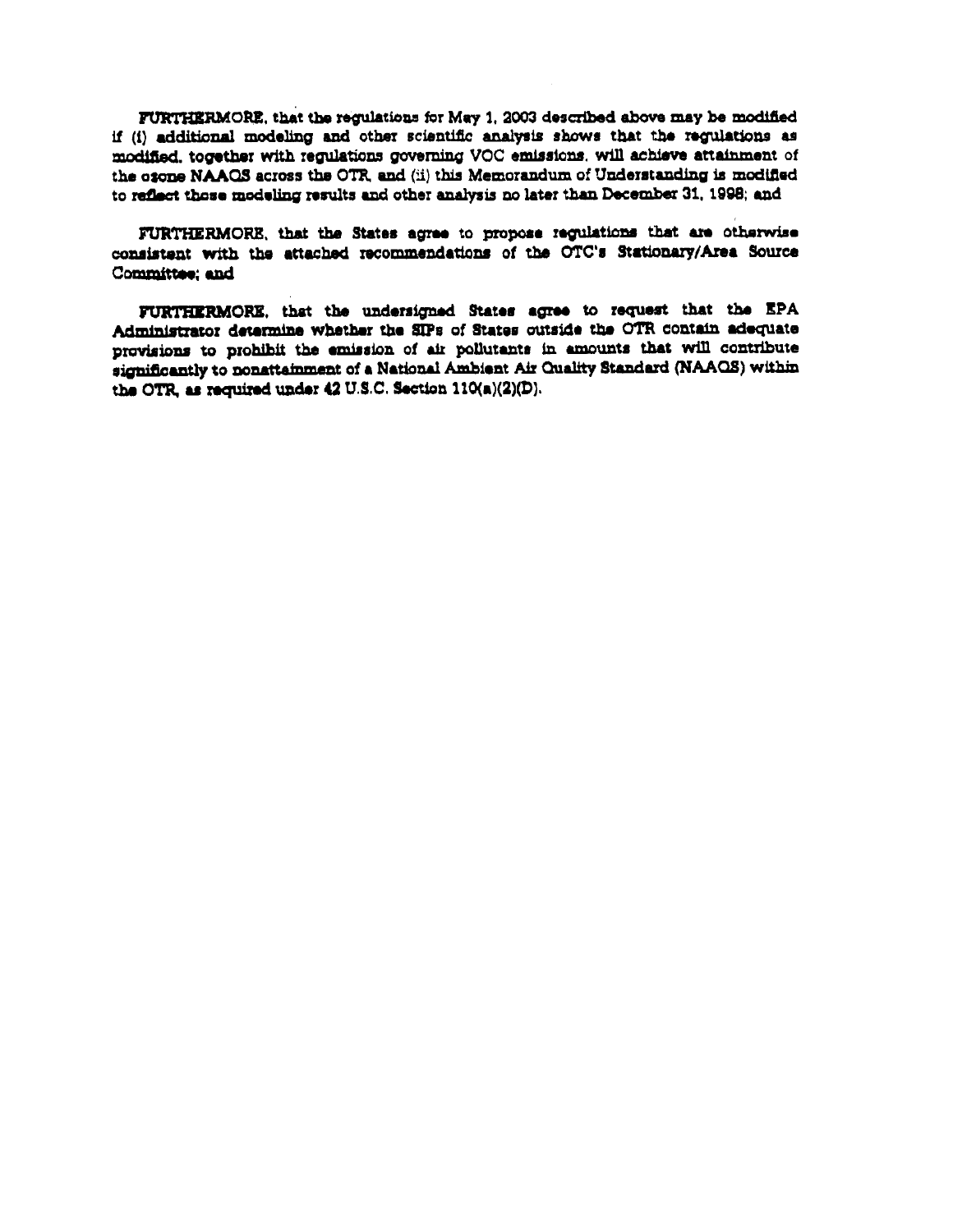Signed this 27th day of September, 1994 by the following:

CONNECTICUT: DELAWARE: DISTRICT OF COLUMBIA: **MAINE:** Cou MARYLAND: MASSACHUSETTS:  $\lambda$  $\left($ NEW HAMPSHIRE: NEW JERSEY: **NEW YORK:**  $\mathcal{V}$ PENNSYLVANIA: RHODE ISLAND: VERMONT: VIRGINI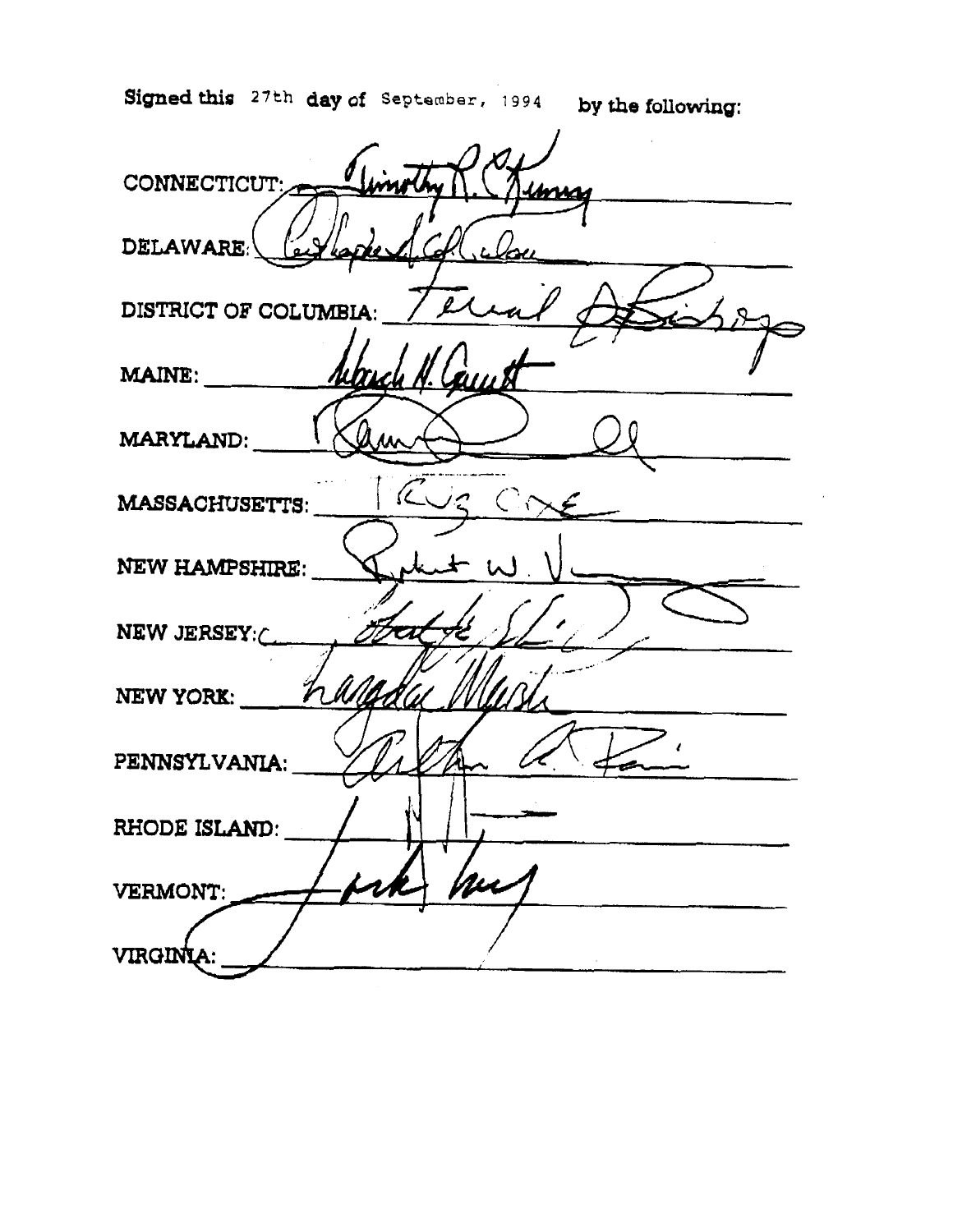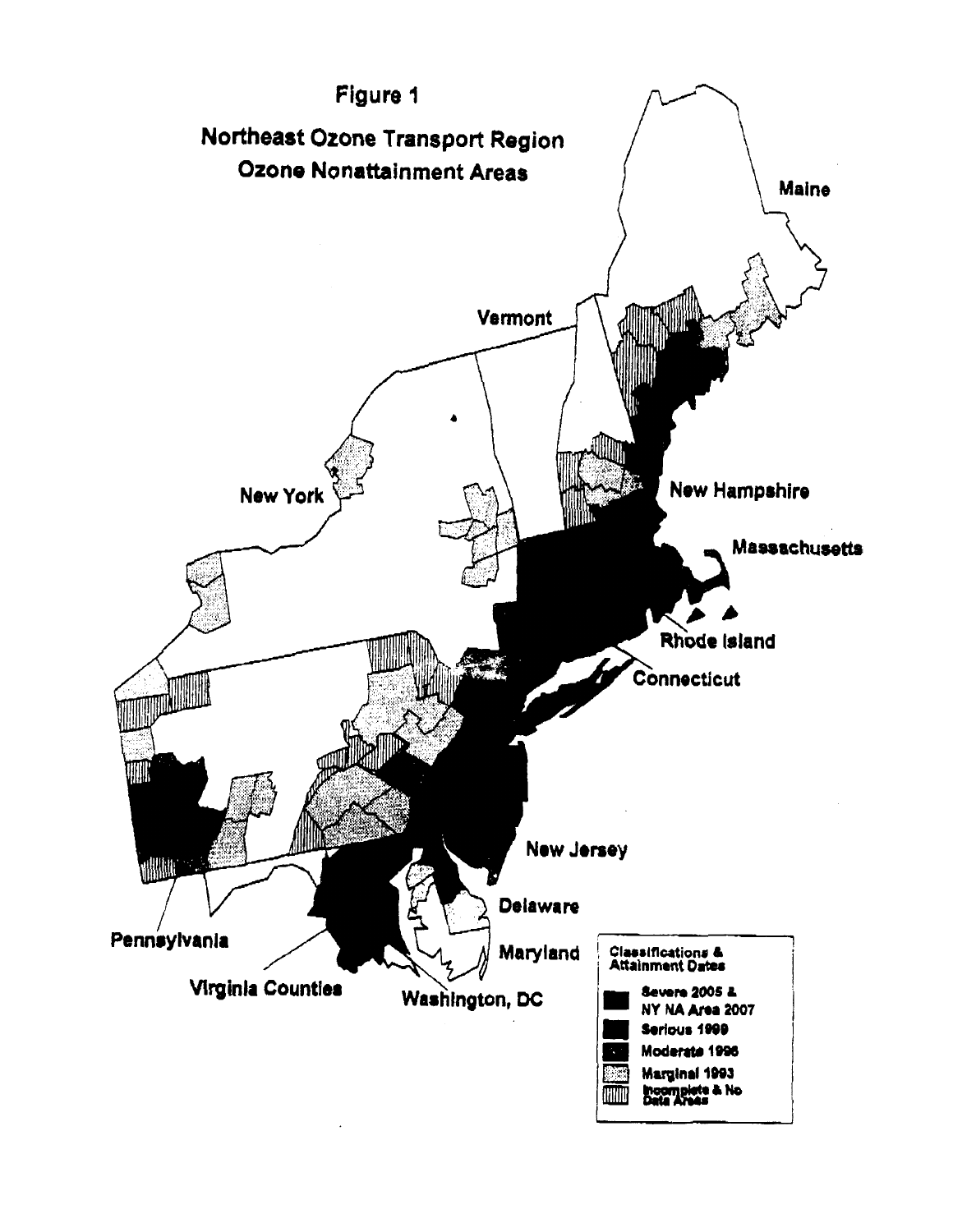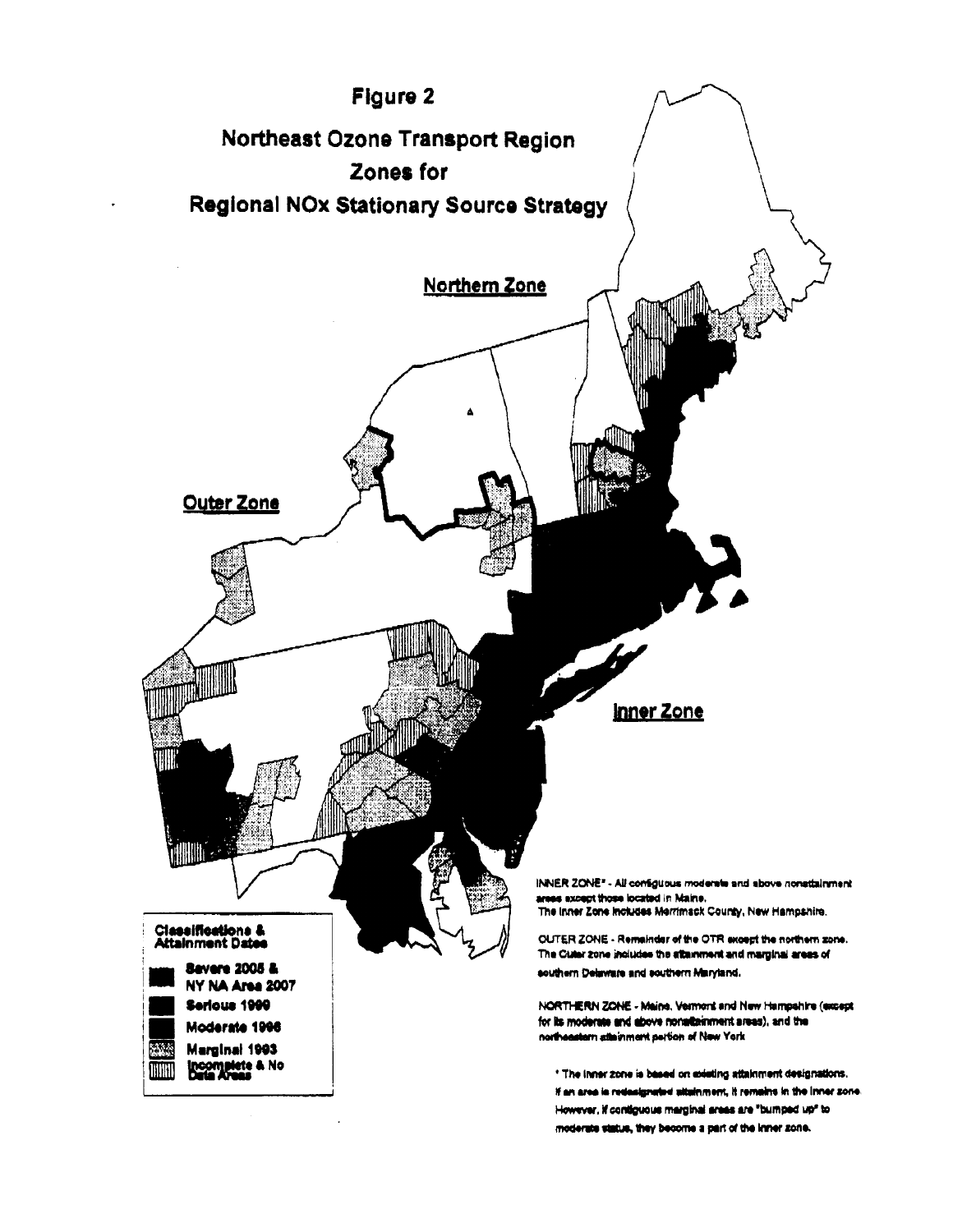# OTC STATIONARY/AREA SOURCE COMMITTEE PROPOSED REGIONAL NOx STRATEGY FOR STATIONARY **SOURCES** IN SUPPORT OF 1994 STATE IMPLEMENTATION PLANS

## I. Summary of the Regional Strategy

### A. General Description of the Strategy

On March 10, 1992, the Ozone Transport Commission (OTC) adopted a Memorandum of Understanding (MOU) committing to Reasonably Available Control Technology (RACT) on major stationary sources of nitrogen oxides (NOx). As a part of that MOU, the OTC anticipated "additional controls capable of meeting a performance standard based on advanced control technology (to) be incorporated in 1994 SIP revisions for implementation by May 1999."

In its 1994 Annual Meeting on May 10, 1994, the OTC reiterated its commitment to develop a strategy for additional controls on NOx for major stationary sources for the 1994 SIP revisions. At that time the OTC focused on its full meeting scheduled for September 27. 1994, as the time to make a decision on this strategy. An additional MOU documenting this plan was then developed and approved.

This paper represents the strategy proposed by the OTC Stationary/Area Source Committee for adoption by the OTC as a part of its regional strategy for the 1994 SIP revisions. The strategy presented here would require further reductions in NOx emissions from large fossil fuel fired boilers and indirect heat exchangers and may limit emissions from smaller sources within the Ozone Transport Region in a two step process. Phase II (i.e. initial reductions beyond RACT) will require reductions by May 1, 1999 and a specific phase III reduction by May 1, 2003. Phase III would require further reductions as a default value unless determined by modeling and scientific evaluations that an alternative program is preferable to achieve attainment goals. The default will ensure that a reduction strategy is implemented in the event that the scientific efforts are inconclusive or that there is no consensus in the future on an alternative strategy.

A regional emissions target will be set by calculating, on a unit by unit basis, either a predetermined uniform emission limit or a pre-determined percentage emission decrease as a rate whichever is less stringent for every affected unit. A State may implement this program in an alternate manner as long as the emission reduction targets for the State are met. A trading program should be included as a necessary component of this strategy. Work is currently proceeding on the development of an implementation mechanism for such a program, which could include a NOx budget and tradable allowances.

The Committee's report to the Commissioners on October 19, 1993, indicated that the Committee had, in accordance with the Commissioners request, assessed the technological feasibility of implementing additional NOx reductions from large stationary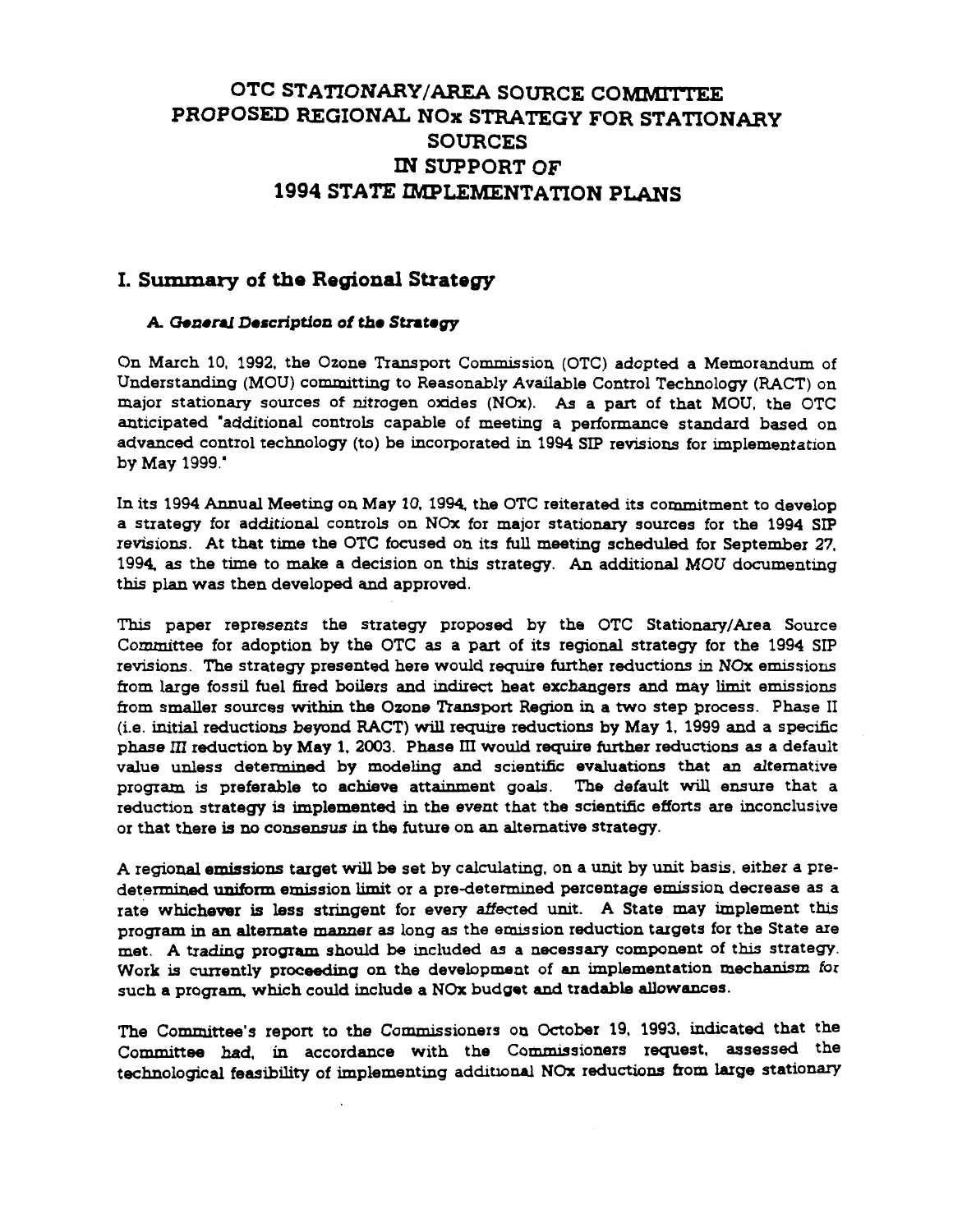4. Seasonality - nonattainment ozone season only (5/1 to 9/30)

5. Averaging - a seasonal limit with a daily consideration if needed

6. Trading - allowed throughout the OTR to the extent consistent with the differences in zonal reduction requirements.

### C. Geographic Coverage - Limit (rates in lbs NOx per mmBTU)

### Phase II

| Inner zone    | 0.2 rate or 60 to 75 percent range (65 percent recommended) |
|---------------|-------------------------------------------------------------|
| Outer zone    | 0.2 rate or 50 to 75 percent range (55 percent recommended) |
| Northern zone | <b>RACT</b>                                                 |

#### **Phase III Default**

| Inner zone    | 0.1 to .15 rate or 75 percent (.15 rate recommended)  |
|---------------|-------------------------------------------------------|
| Outer zone    | 0.1 to .15) rate or 75 percent (.15 rate recommended) |
| Northern zone | 0.2 rate or 50 - 65 percent (55 percent recommended)  |

### II. Discussion

### A. General

Attainment will require a significant NOx emission reduction across the OTR to address the ozone problem. Attainment deadlines are rapidly approaching. However, to allow for an opportunity for further evaluation and possible 'mid-course correction' in the context of achieving attainment goals and new refinements to scientific evaluation techniques, and also due to other considerations as outlined in the following discussion of elements, it is necessary to take a phased approach to controlling stationary source NOx. Such an approach would need to deliver reductions prior to the 1999 ozone season, the attainment deadline for the OTR's serious nonattainment areas. The approach would allow time for additional developments in scientific information to be completed and used to amend if necessary the phase III strategy to ensure that attainment goals are achieved. However, in order to meet SIP obligations, the strategy must include provisions to ensure a significant reduction program can be implemented in the event that the scientific results are inconclusive, hence the recommendation for the default reduction.

The phase II reduction outlined provides a significant near-term reduction. It requires substantial control efforts resulting in significant emission reductions, but also provides a developmental period necessary for trading programs to become operational, mature, and thereby providing a reasonable opportunity for a larger reduction and trading program to succeed. An evaluation in advance of the phase III portion of the program will assure that the pool of available capital and other assets will be used in the most effective manner in